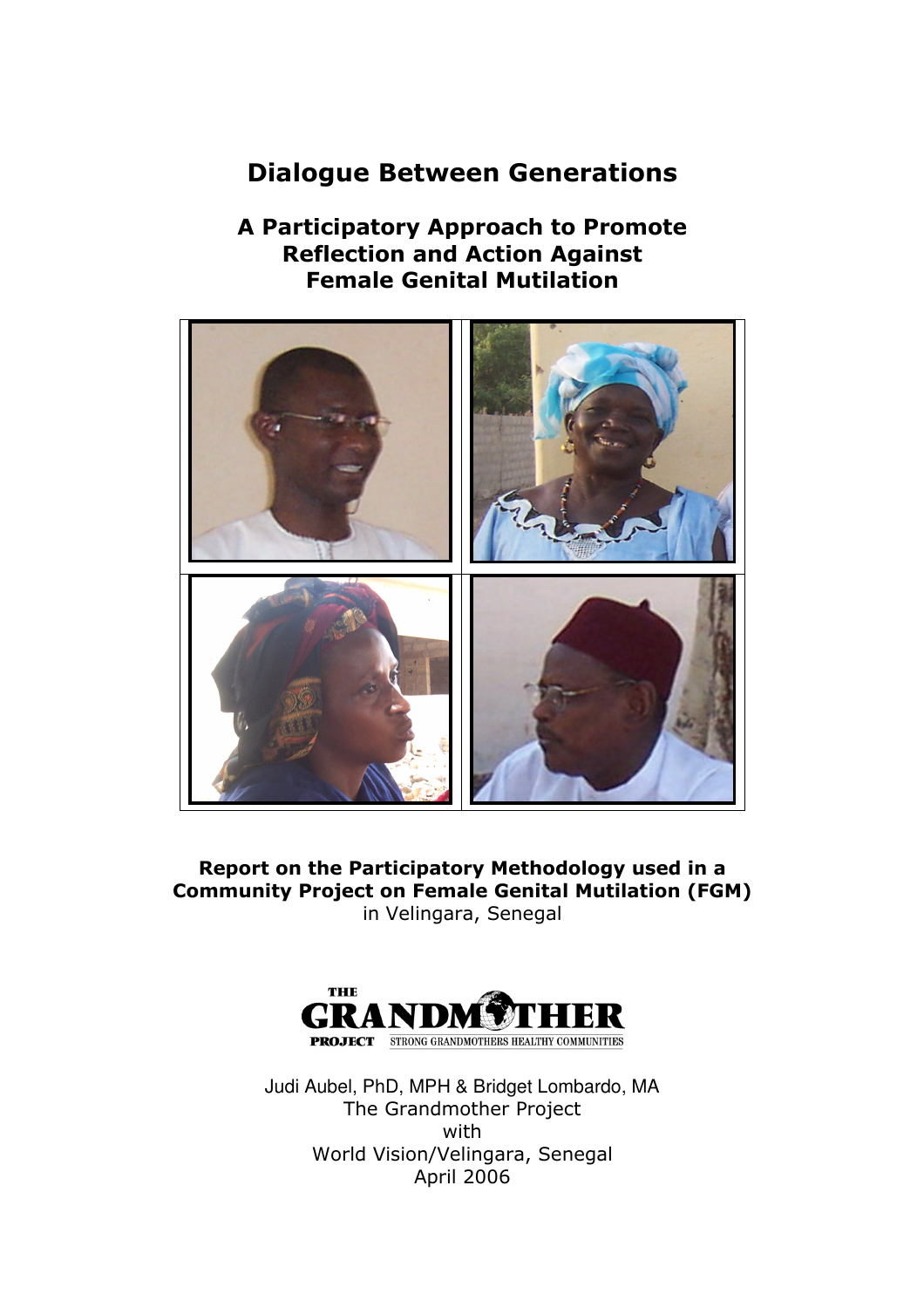### **The Grandmother Project**

The Grandmother Project (GMP) is an American non-profit organization established in 2005. GMP aims to develop community approaches that promote positive and sustained improvements in the lives of women, children and families by building on existing cultural and community values, roles and resources. GMP's approach is one of organizational capacity building. In this light, all of GMP's work is carried out in collaboration with other organizations that have ongoing operational programs at the community level. GMP aims to strengthen the capacity of such organizations to systematically involve GMs as resource persons in their programs in order to promote positive change in families and communities.

For other resources on the work of the Grandmother Project:

www.grandmotherproject.org

Email address: grandmotherproject@hotmail.com

Judi Aubel, Director of The Grandmother Project: judiaubel@aliceposta.it

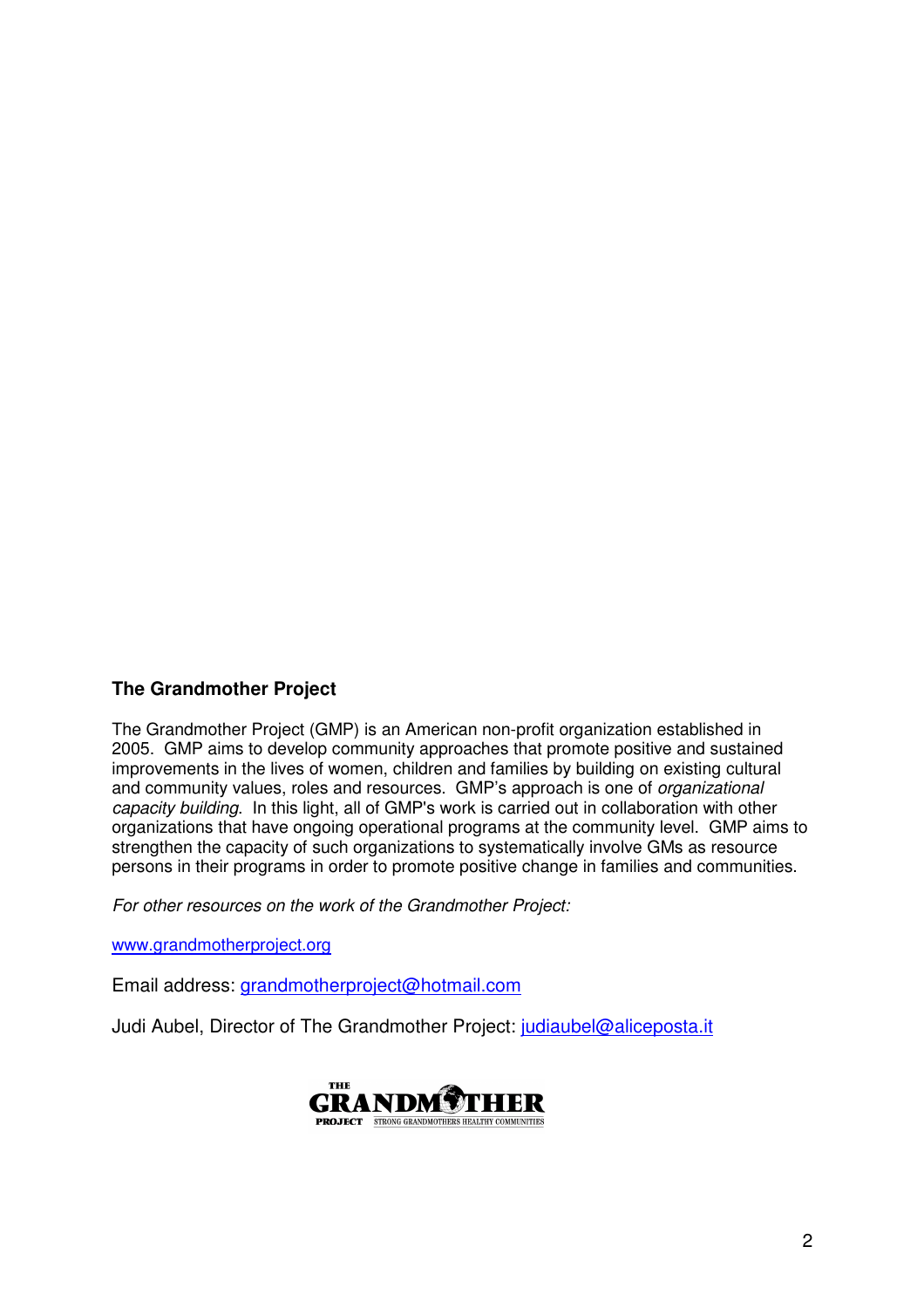### Acknowledgments

The success of the FGM project reported on here is largely due to the participation and generosity of the communities visited during the study as well as to members of the communities who attended the forum dialogue workshops. Their openness and commitment to ensuring the growth and well-being of young girls, as well as that of other family members, were key elements in the success of this project. The complete list of workshop participants is included in the appendix.

World Vision Velingara provided all of the financial, administrative and human resources necessary to facilitate accomplishment of the goals of the activity.

A special note of appreciation goes to three individuals who played leading roles as facilitators of the community workshops, namely: Mamadou Coulibaly of IDEN/Velingara; and Mariama Mané & Dado Balde who are World Vision/ Velingara staff.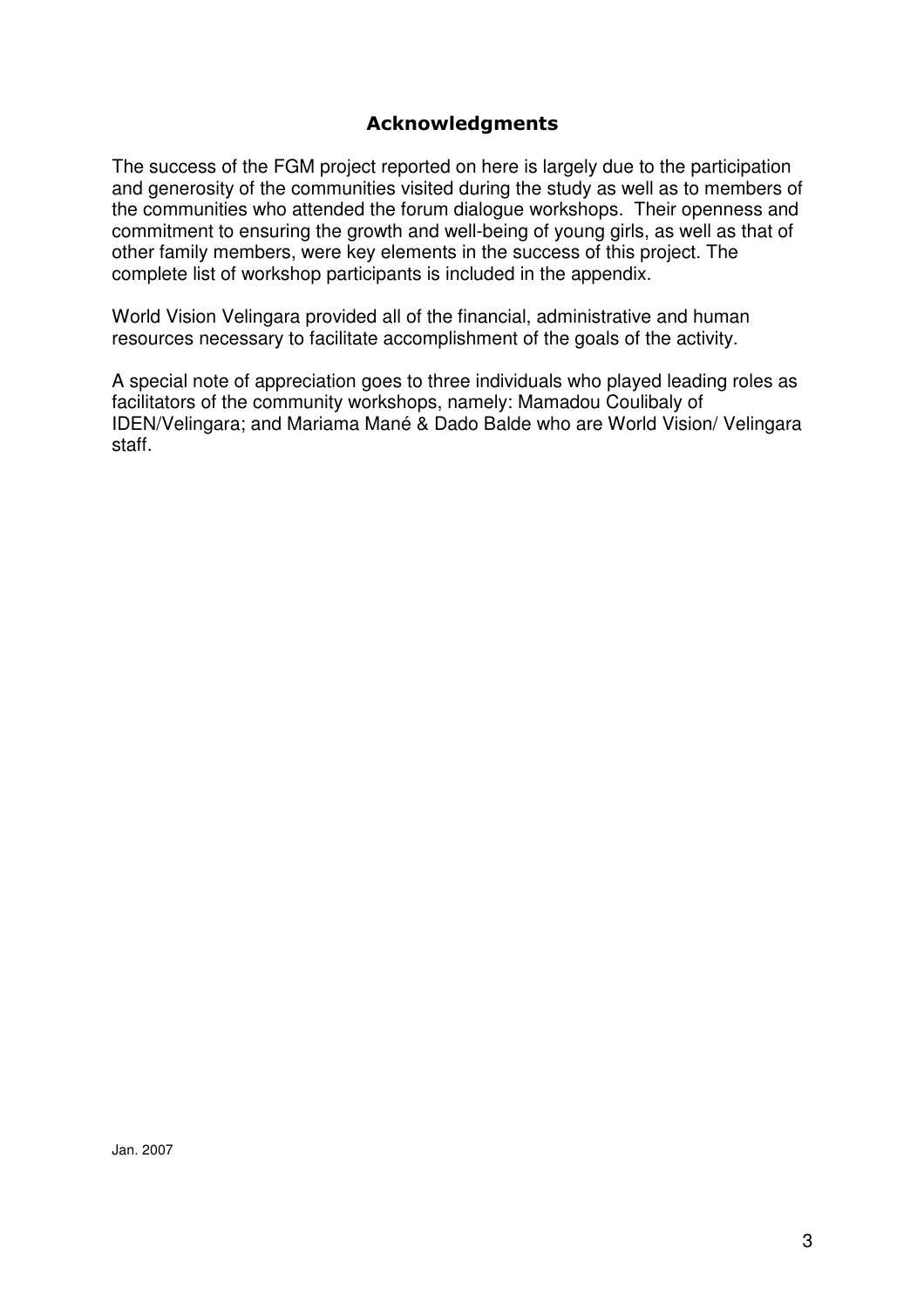



Intergenerational dialogue workshop participants at the end of the two-day meeting in Kounkané, Senegal

"Be grounded in your culture. Preserve its positive traditional values and let its abusive customs disappear."

> **Amadou Hampâté Ba A Letter to the Youth, 1985**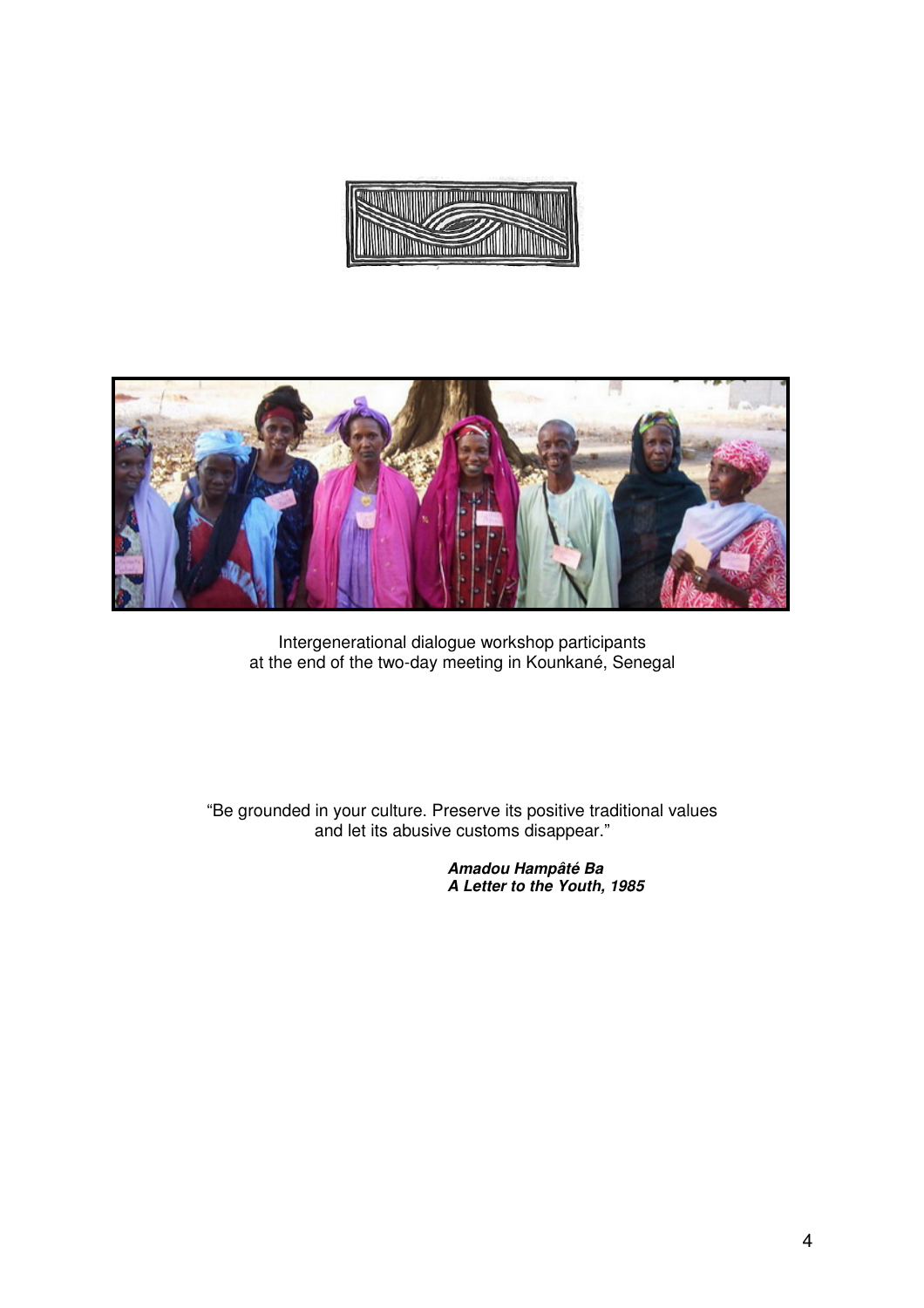### **Participant comments during the "Forum-Dialogue" Workshops**

#### **Cultural values are being lost**

"In the past, people knew their culture. In the evening, the children stayed home with their grandmothers and listened to stories. That was how they were educated. Now, children don't have time to absorb their culture. They go out and spend the evening at their friends' houses, watching television and listening to music."

#### **Thierno Moussa Sabaly, Literacy Worker, Kayel Bassel**

"We should go back to our roots. We need to recognize what is positive within our culture and hold on to it vigorously."

#### **Demba Balde, World Vision Staff Member, Velingara**

"If we lose our cultural values, we will be forced to replace them with other peoples' values."

#### **Abdoulaye Balde, Religious Leader, Velingara**

#### **The importance of grandmothers in society**

"Grandmothers are the pillars of society and preservers of cultural traditions. Children today have distanced themselves from their elders and do not know their own culture or their language. If you do not know your own culture, it is a big problem. If you do not know your grandmother, it is a big problem for you and for society."

#### **Amadou Balde, Man, Saare Faramba**

#### **The attitude towards FGM past and present**

"We never practiced circumcision maliciously but rather to educate the girls, to develop in them a sense of solidarity, to prepare them for life as women. Now we understand that, as grandmothers, we have a responsibility in this situation. We should organize ourselves to make a plea to our sisters and our peers to put an end to this practice."

#### **Koujiji Couibaly, Traditional Midwife, Grandmother Leader, Kerewane**

#### **Assessment of the Forum-Dialogue Workshops**

"During these two days, we exchanged ideas, we learned from one another. Peace reigned during our discussions. We did not discuss the law (against FGM) and our traditions were not criticized. No one told us we had to stop doing circumcision. We received new information on FGM and we were allowed to discuss it among ourselves."

#### **Mama Saliou Diallo, Village Chief, Djinerai**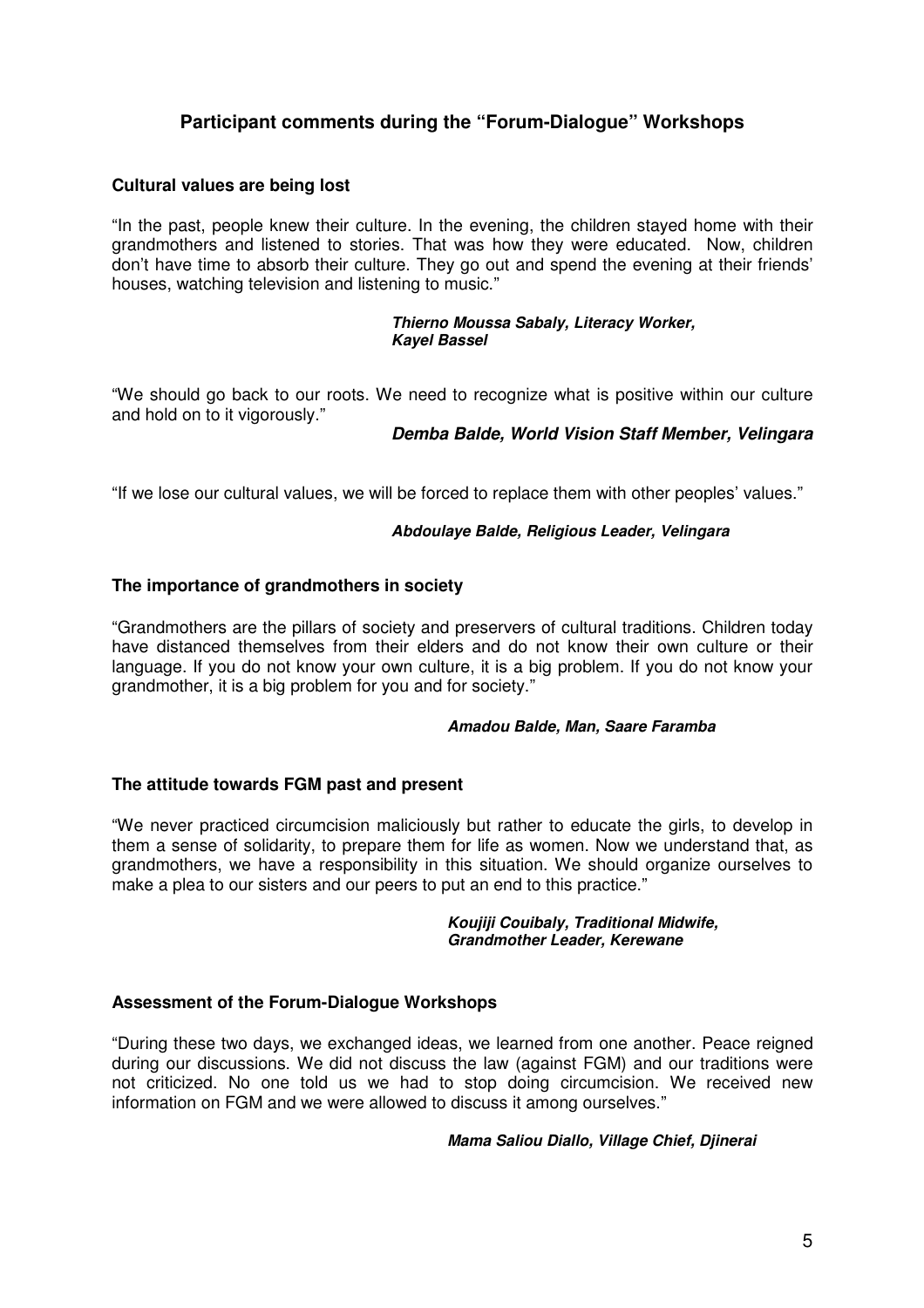

# **Dancing to a song that promotes cultural traditions**

| Maamaa waawii aadaa men                       | Grandmother, how can we<br>preserve our customs? |
|-----------------------------------------------|--------------------------------------------------|
| A yoo min mi waawi                            | Ah yes, I know                                   |
| Mi waawii aadaa men                           | I know our customs                               |
| Maamaa no mbatta haa mi ñibna taali do aadaa  | Grandmother, how can we perpetuate               |
| men                                           | our storytelling?                                |
| Haa dañen hen famde aduna                     | It is our custom                                 |
| A yoo min mi waawi                            | Ah yes, I know,                                  |
| Mi waawii aadaa men                           | I know our customs                               |
| Maamaa no mbatta haa mi ñibna tinndi ka aadaa | Grandmother, how can we perpetuate               |
| men                                           | our riddles?                                     |
| Ha dañen hen famed aduna                      | It is our custom                                 |
| A yoo min mi waawi                            | Ah yes, I know                                   |
| Mi waawii aadaa men                           | I know our customs                               |
| Maamaa no mbatta ha mi ñibna lambu ko aadaa   | Grandmother, how can we perpetuate               |
| men                                           | our traditional wrestling?                       |
| Ha dañen hen famed aduna.                     | It is our custom.                                |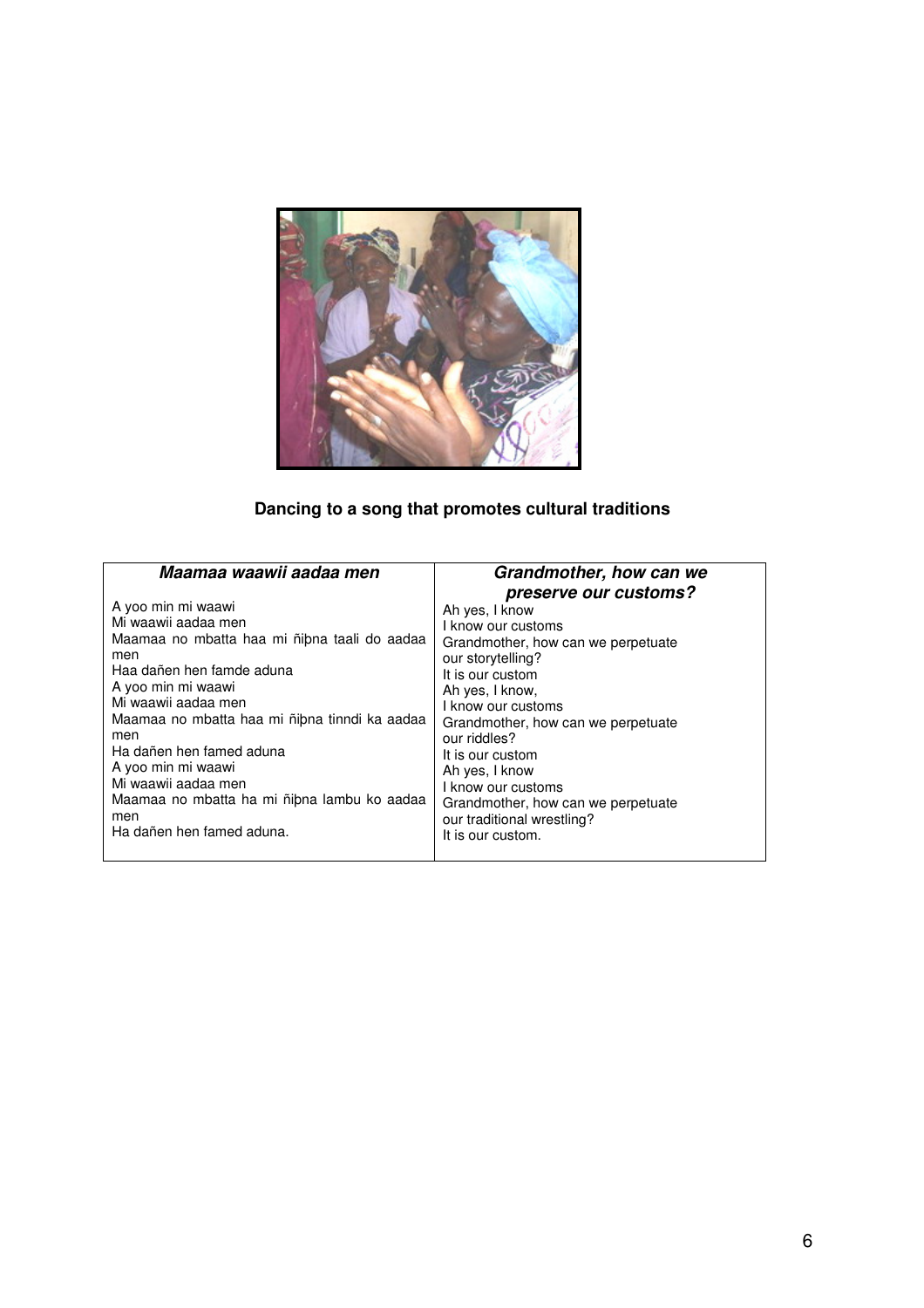# **Table of Contents**

**Executive Summary** 

### **I. Background**

### **II. The Methodology of "Dialogue between Generations"**

# **A. Principles and Approaches**

- **Phase 1: The Community Study: "Listen to the community"**
- 1. Summary of the Results of the Study
- 2. Observations on the Methodological Approach Used in the **Study**
- **C. Phase 2: The Forum-Dialogue Workshops on Culture and FGM: "**Encourage intergenerational dialogue on an ancestral practice"
	- 1. First Day of the Forum-Dialogue Workshops
	- 2. Second Day of the Forum-Dialogue Workshops
	- 3. Feedback from the Participants in the Workshops

# **III. Conclusions from the "Dialogue between Generations"**

### **Appendices**

- A. Themes Investigated in the community study on FGM<br>B. Forum-Dialogue Workshop Participants and their Hom
- B. Forum-Dialogue Workshop Participants and their Home Villages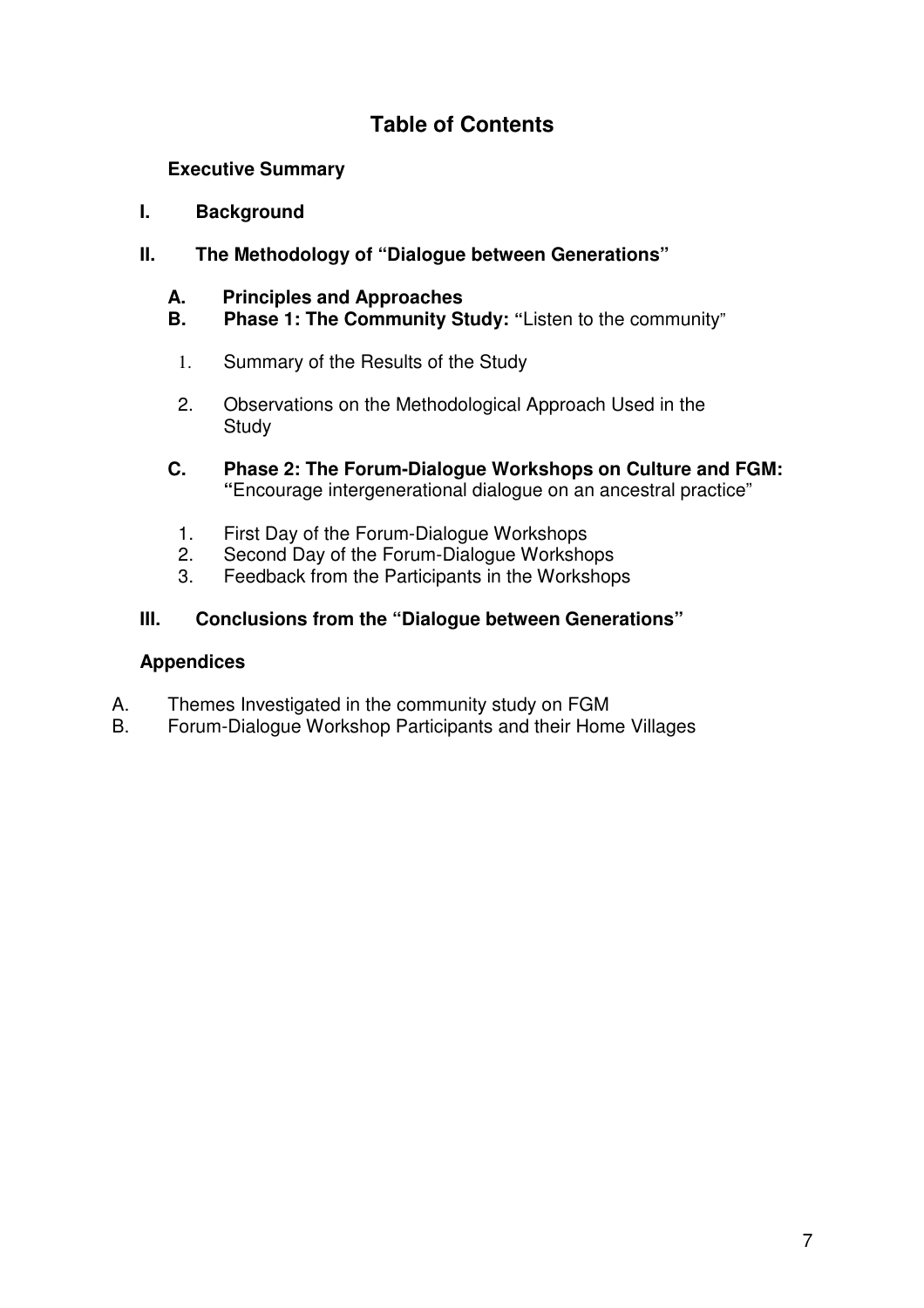### **Executive Summary**

Between December 2005 and March 2006, the Non Governmental Organizations (NGOs) The Grandmother Project and World Vision collaborated on a project in the southern Senegalese district of Velingara. The goal of this project, called "Dialogue Between Generations", was to engage local communities in reflection and discussion on the widespread practice of Female Genital Mutilation (FGM), and to explore options for ending it. The methodology of this project consisted of two carefully considered phases, designed to gather information and then initiate discussion on the issues of concern in a culturally sensitive manner.

The first phase was a qualitative study of attitudes, beliefs, roles, practices, and experiences related to FGM, conducted through interviews with different categories of people in the communities. This enabled discussion to be initiated about FGM, which is seldom openly discussed, in small homogenous groups.

The second phase was a series of "Forum-Dialogue" Workshops on culture and FGM that brought together people from the different categories, along with health workers and development agents, to expand the discussion of the issues and develop community-wide strategies to address them.

The principles on which the project was based included intergenerational communication, community participation, use of development agents as discussion facilitators, and involvement of the community in identifying solutions for the elimination of FGM.

The results from the initial study indicated that communities were concerned about overall changes in cultural values and traditional education, including attitudes towards FGM. Many community members valued circumcision for girls and women, and resented being lectured by government officials, NGOs, and other development agents on the negative aspects of FGM.

The subsequent workshops were conducted over 2 day periods. On the first day general themes were addressed, namely, cultural traditions and values, the role of elders - notably grandmothers - in society and in development programs, and current positive and negative changes related to the education of girls. Workshop participants then developed a set of recommendations, including reinforcing traditional storytelling in the education of children, reinstating group educational sessions of girls aged 12-14, strengthening communication within families and communities, and promoting the role of grandmothers in development programs.

On the second day the workshops focused specifically on FGM. Discussed were its pros and cons, its risks to the health and well-being of girls and women, religious positions on FGM, and strategies for encouraging reflection and dialogue on FGM at the community level. The participants formulated specific recommendations for addressing the issue in their communities, largely involving organizing meetings amongst various community members to discuss FGM. There was a broad consensus at the end of the workshops that any strategy to promote the elimination of FGM must definitely involve grandmothers.

The conclusions from feedback about the project included the following:

- Both phases of the project were essential for its success.
- Community members greatly appreciated being asked to propose strategies for the elimination of FGM.
- Expert facilitators were necessary to encourage successful dialogue amongst participants at the workshops.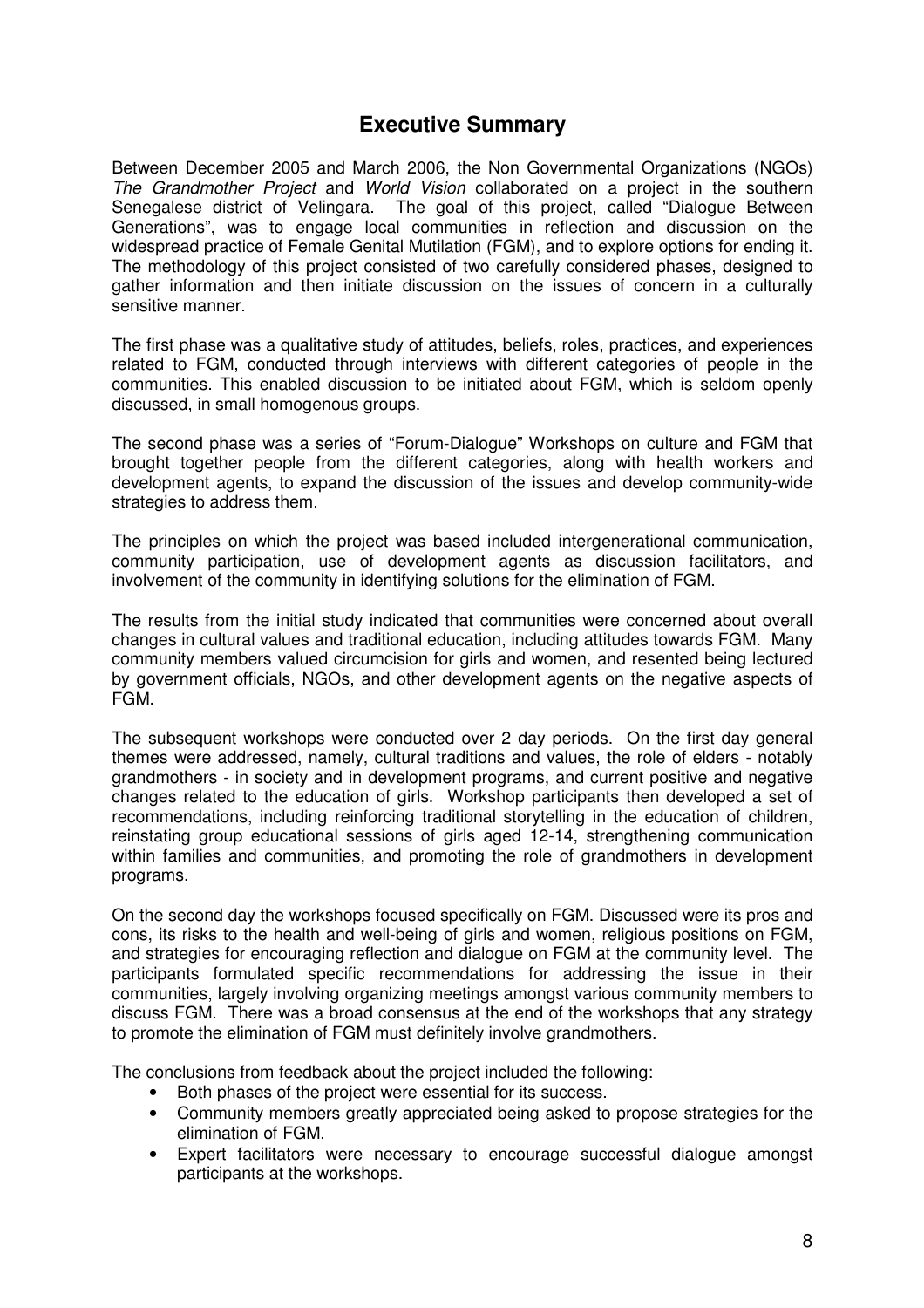• Grandmothers can play a key role in the strategies to eliminate FGM, and are open to new ideas, especially if approached through dialogue and negotiation.

# **I Background**

In southern Senegal, in the region of Kolda, World Vision (WV) has been carrying out development activities for several years. The district of Velingara is a priority area where WV has been working on a variety of programs to improve the living conditions of families and communities. Many of these programs target the health and education of girls.

In this district, Female Genital Mutilation (FGM) is a widespread practice; approximately 90% of women are circumcised. FGM is a cultural tradition practiced among Halpulars, Sarakoles, Bambaras, Mankinkas, and some Diolas. Type I or type II are the most commons types of FGM, in which part or all of clitoris is removed as well as sometimes the labia minora. However, type III, the total removal of the female genitals and the sewing of the wound, is also practiced by some. Although a law was passed in January of 1999 making FGM illegal in Senegal, this law is rarely enforced.

Although FGM has always been of concern to WV, this problem had heretofore not been specifically addressed. WV was looking for a strategy to encourage the discussion of FGM at the community level so that the communities themselves could decide on actions to adopt in order to eliminate this dangerous practice.

Because of the key role that grandmothers play in the perpetuation of this ancestral practice, WV asked for the support of The Grandmother Project (TGP), an organization that specializes in approaches involving grandmothers as resource persons in community health programs.

Within the framework of a partnership between the two organizations, an exploratory project was developed. The aim of this project was to identify the attitudes of the communities towards this deep-rooted practice and to collect recommendations on how to overcome the problem.

This report describes the project, as it was conducted in two phases

- **Phase 1:** A qualitative and participatory study on the attitudes, beliefs, roles, practices and experiences related to FGM.
- **Phase 2:** A series of "Forum-Dialogue" Workshops on culture and FGM with community representatives, health workers and development agents.

The approach used and the results of each activity are presented here. The study was conducted between December 2005 and February 2006. The Forum-Dialogue Workshops took place during the month of March 2006.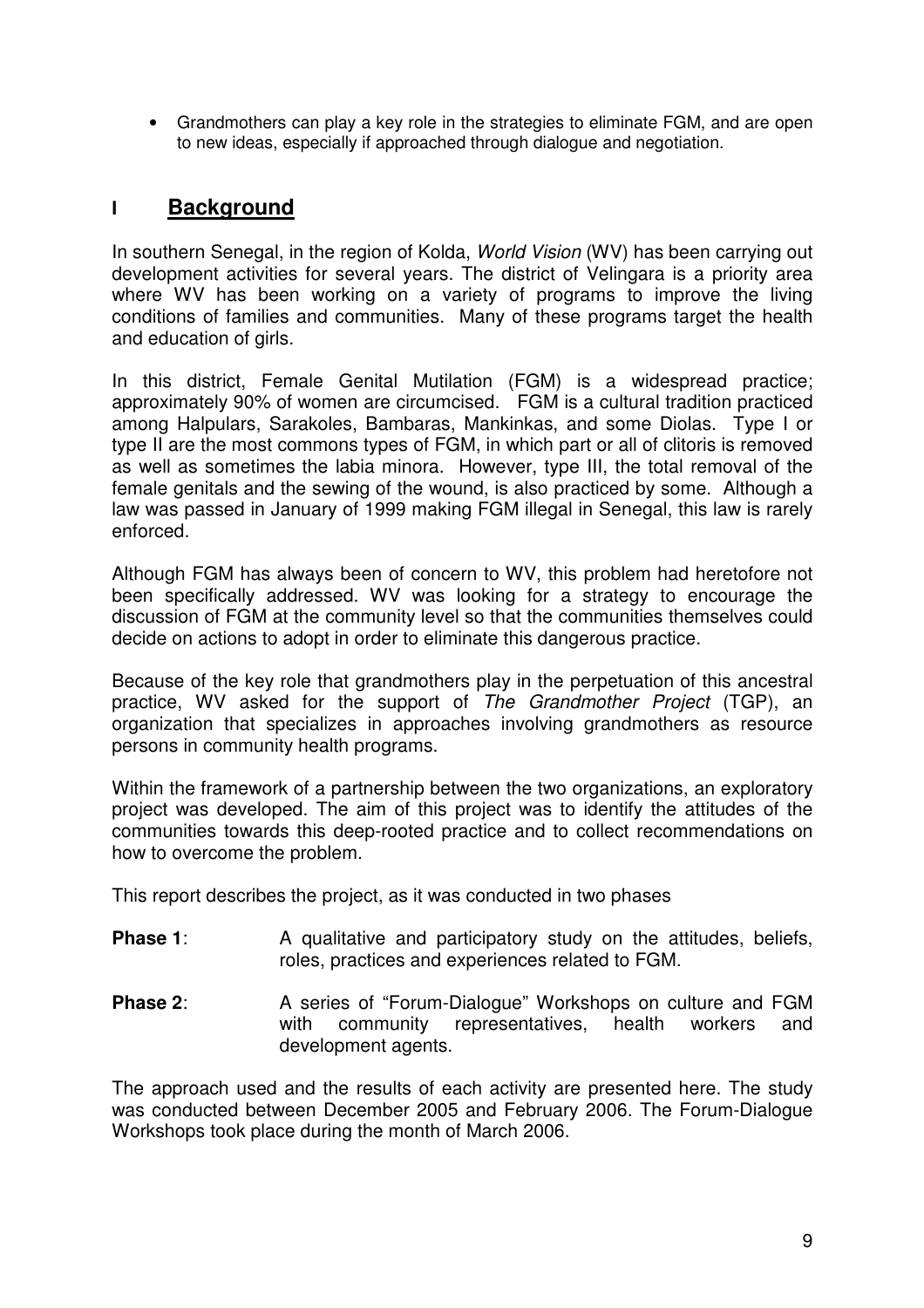# **II The Methodology of "Dialogue between Generations"**

### **A Principles and Approaches**

The following are the underlying principles of the approach used in Dialogue between Generations, found to be critical for its success.

### 1) Intergenerational communication

In the past there has been very little discussion about FGM within families, and even less within the community, given the taboo nature of this practice. For this project, priority was given to the promotion of discussion and reflection on this practice across the community as a whole, and particularly between different generations of women.

### 2) Community participation

It is important to involve all actors within the community in the analysis of the problem as well as in the search for solutions, whether they have a direct or indirect influence on the practice itself.

### 3) Use of Development Agents as discussion facilitators

In a strategy that aims to promote the abandonment of FGM, the role of development agents is to promote discussion, share information, and encourage the members of the community to develop their own ideas about dealing with the issue.

### 4) Identification of solutions within the communities

The best solutions to a community problem are those that are identified in collaboration with the communities rather than those that are proposed or imposed on the community by external agents.

### **B Phase 1: The Community Study**

### "**Listen to the community"**

The first activity in the approach used for "Dialogue between Generations" consisted of a community study with two objectives:

- 1. To understand the attitudes, beliefs, roles, practices, and experiences of the community, as well as public health workers, on the subject of FGM
- 2. To establish trust and increase the openness of the members of the community to participate in collective forums to discuss the issue of FGM.

Because of the nature of the information sought in the study, a qualitative methodology was adopted to collect comprehensive information on the different factors associated with FGM. The information was collected during individual or group interviews, as well as during spontaneous discussions when the opportunity arose. [See Appendix A for the themes of the study.]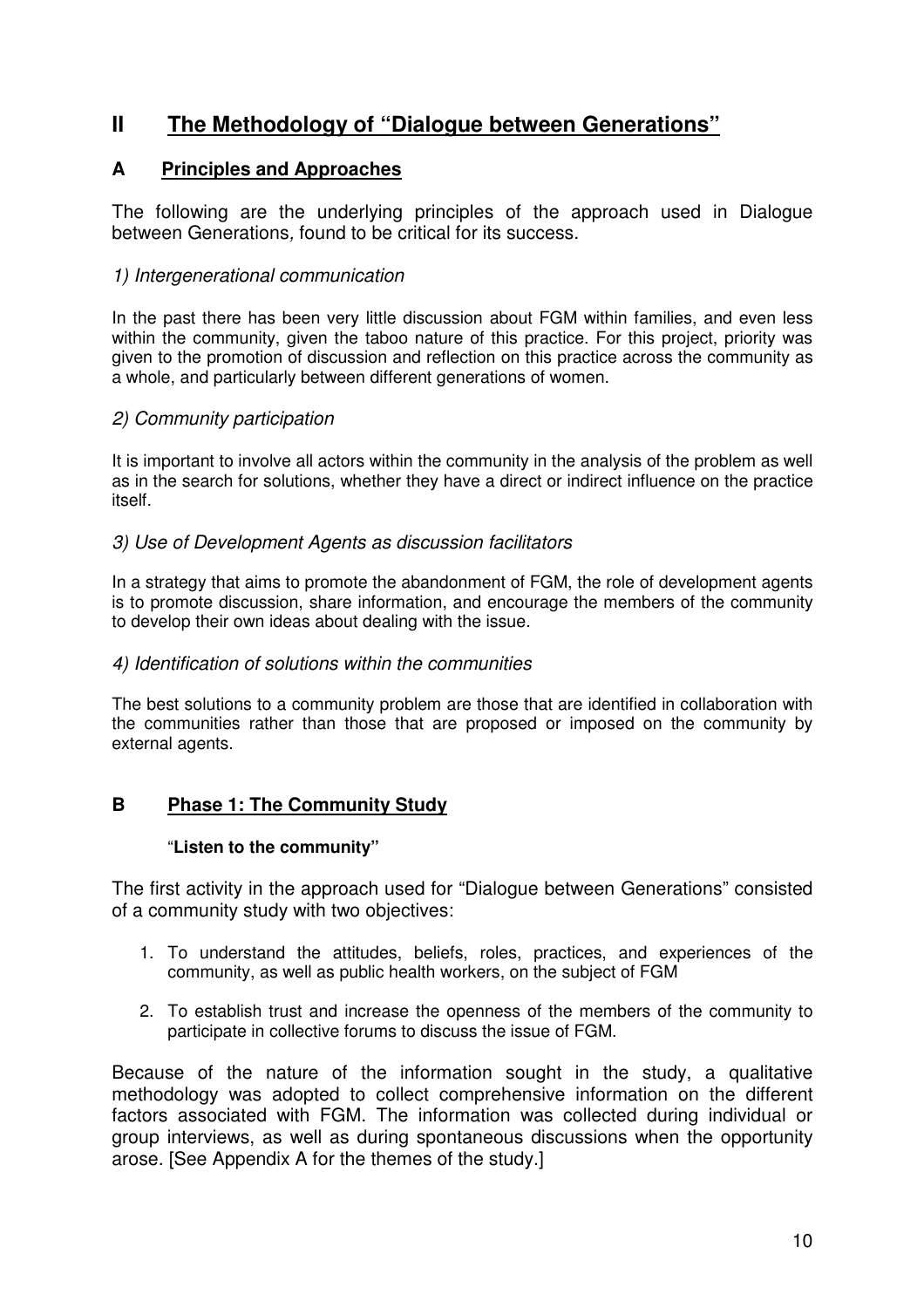All of the interviews were semi-structured, conducted using interview guides rather than questionnaires.

Most studies on FGM adopt a rather narrow conceptual orientation. Most often, research on this subject is based solely on information collected about the knowledge, attitudes, and practices associated with FGM. Moreover, the information is only collected from certain community groups, usually young men and women.

"To find a solution to a problem such as FGM, the problem must first be analyzed within its socio-cultural context. If it is analyzed in isolation, the analysis will never be either complete or reliable."

This study used a more thorough approach designed to understand FGM in its complete socio-cultural context. Information was collected not only on factors directly associated with FGM, but also on broader issues related to the roles of the family and community members involved in the lives of those circumcised. The process of cultural change in general was examined, for a better understanding of people's more specific attitudes towards FGM.

It was also important to interview people from all parts of the community, both those directly and indirectly involved with FGM, in order to obtain a truly comprehensive picture of its impact on society. To this end, interviews were conducted with village chiefs and community leaders, religious leaders, grandmothers, both men and women in the community, World Vision staff, health workers, and staff of other NGOs. In total, 526 persons were interviewed individually or in groups.

This first phase of the project was not just a "preparatory phase" for the workshops that followed, but was also a fundamental step towards building trust and developing local capacity to deal with the problem of FGM.

### **1. Summary of the Results of the Study**

The results of the study are presented in the complete study report, entitled "Cultural Values, Education of Girls and FGM." Some of the key results are summarized below.

### • **Impact of positive and negative change on the education of children**

The interviewees identified both positive and negative changes in society, with negative changes found to be more numerous and significant. These changes included a weakening of the moral, cultural, and religious education of children, diminishing communication between children and elders, lack of respect for elders, the diminished impact of school on the values and behavior of children, the negative influence of music and television, the abandonment or change in cultural traditions (e.g., the use of modern music instead of traditional music during ceremonies), the decreasing use of stories for teaching, and the disappearance of educating girls in groups.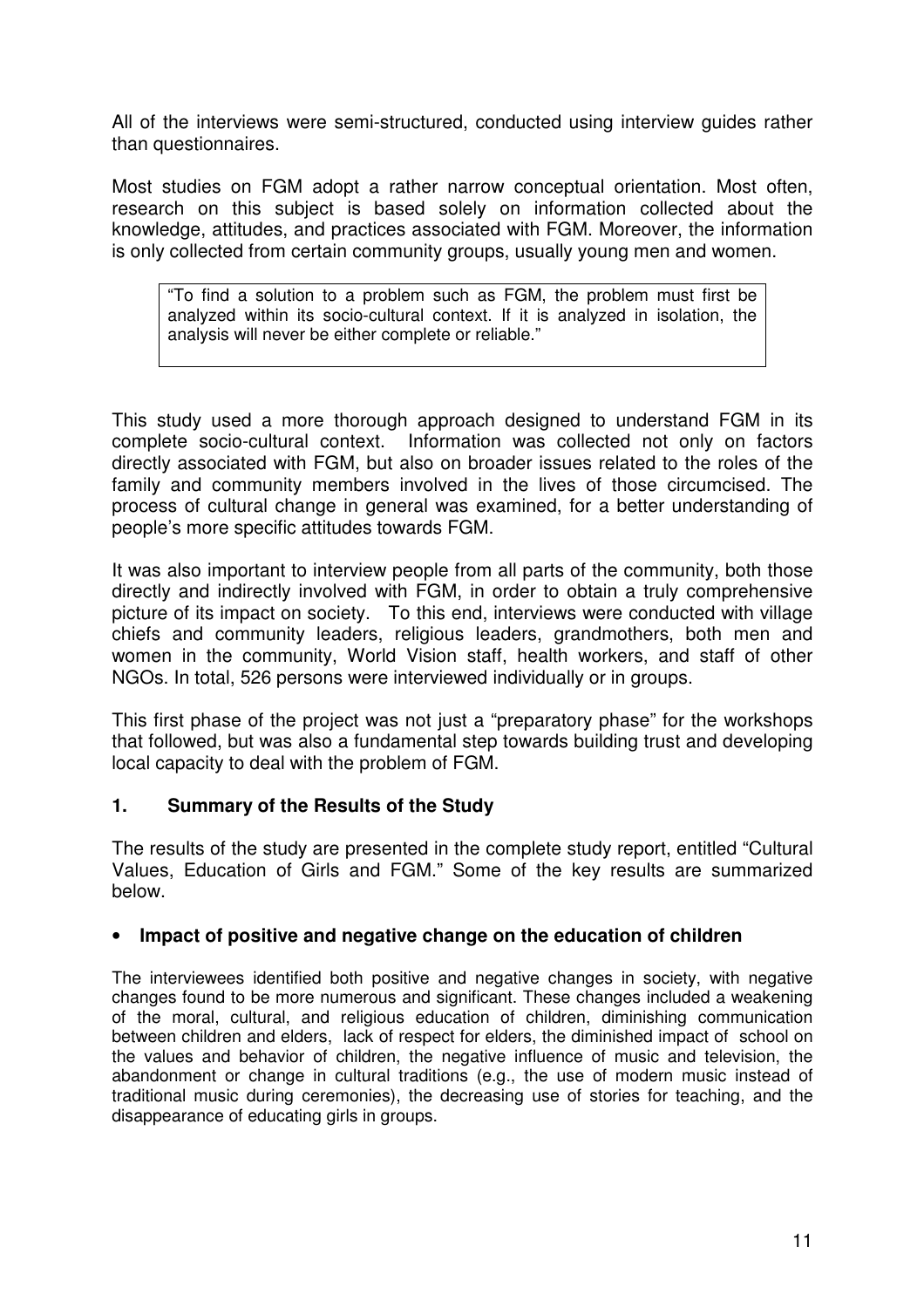#### • **Concerns of communities in the face of abandonment of cultural values and changes in the education of children**

There was a broad consensus among the members of the communities that two serious interconnected problems threatened society. Increasingly, parents are having difficulties raising and educating their children in the traditional ways, which then leads to a generational loss of cultural values. Although the communities are concerned, neither they, nor the organizations or services that support them, seem to be seeking to confront this phenomenon systematically.

### • **Justification of FGM by the communities**

There were many explanations given for the importance and necessity of FGM for women and for society. These included signaling the passage of girls from childhood to adult life, showing respect for the culture, strengthening a woman's character, addressing issues of hygiene, sexuality, and reproductive health, integrating women into society, and the preference of men for excised women.

### • **Rite of circumcision, past and present**

#### •

Traditionally, genital cutting was performed on young girls, sometimes as early as the age of five, although most often at the moment of puberty. The excision was performed on a group of girls, and then followed by a period of collective education. Currently, in both rural and urban areas, some families have completely dropped the practice. Others continue to practice it on their infant girls, clandestinely. Sometimes girls are taken to neighboring countries such as The Gambia, Guinea, and Guinea Bissau, where the custom is still followed openly. In other cases, circumcisers from these countries travel to Senegal to perform these rites. This has always been "women's business", and men are seldom informed or involved. Traditionally it is the oldest women, with the most experience and stature, who are in charge of these circumcision ceremonies.

### • **Attitudes and reactions towards the law against FGM**

Most of the interviewees were unhappy with the manner in which the law against FGM was enacted. They complained that "the law against FGM was imposed" upon them by outside forces, and that "this law is against our culture".

### • **Activities of NGOs in the fight against FGM**

There have been relatively few educational and awareness-building activities concerning FGM in the communities where this study was conducted. Any activities that were carried out were conducted in a top-down manner, rather than with participatory methods. Moreover, although grandmothers play a predominant role in the perpetuation of female circumcision, no organization working on this issue in the area has explicitly involved them.

### **2. Observations on the Methodological Approach Used in the Study**

At the start, the objective of the study was to gather information on FGM in order to contribute to the design of a project to deal with this problem. However, as the study progressed, it became apparent that the interviews with the community groups served not only to collect information, but also to "break the ice" on a taboo subject.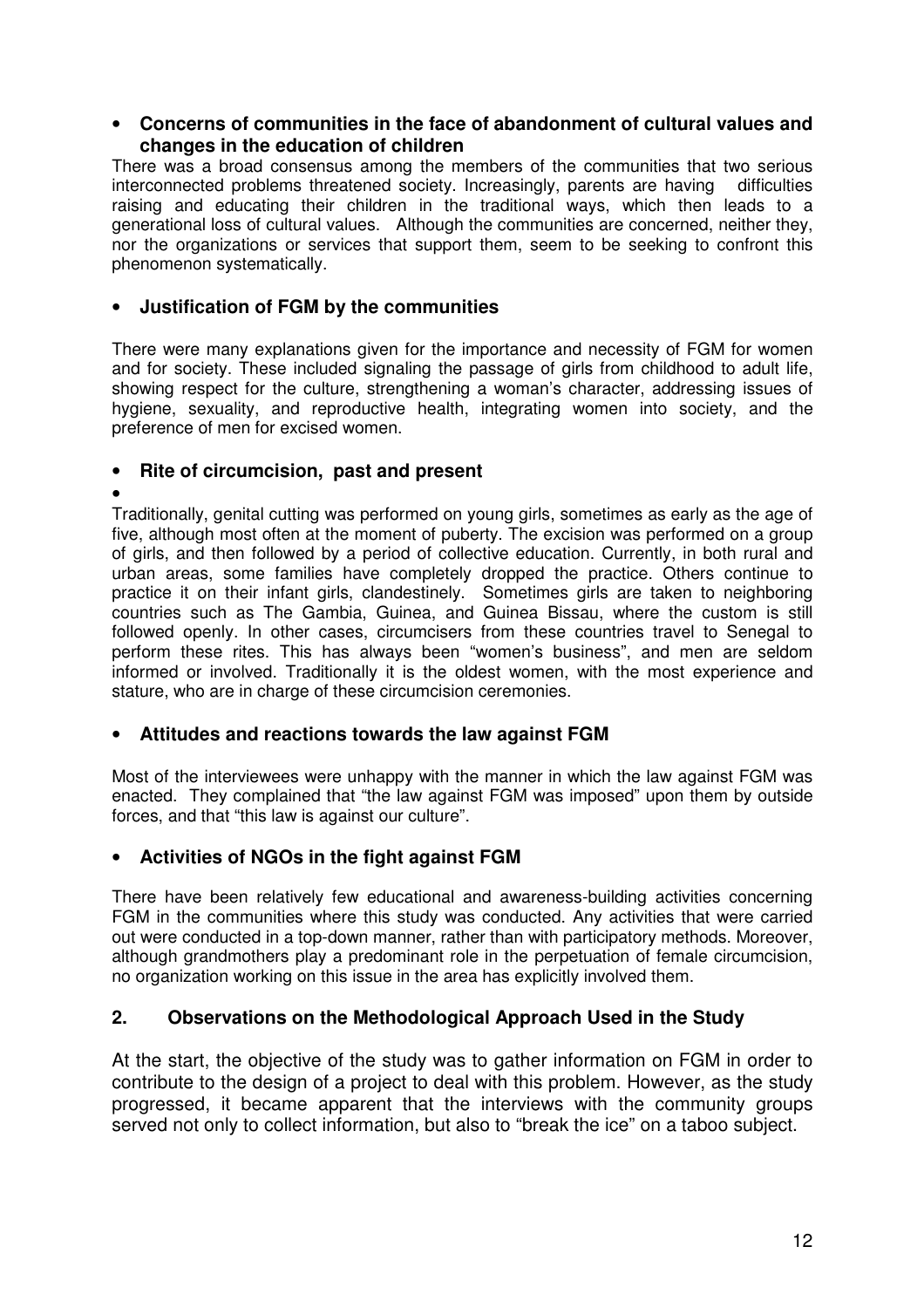The group interviews contributed to opening up discussion among the members of the communities, and between them and the development agents (of WV and TGP). Most of the interviewees had never participated in a discussion with development agents on this subject. The impartial attitude adopted by the interviewers proved very important for putting people at ease and allowing them to share their opinions on this sensitive subject, without being criticized. This approach also served to spark the interest and involvement of community members in future discussions of the issue.

### **C. Phase 2: The Forum-Dialogue Workshops on Culture and FGM**

### **"Establishing intergenerational dialogue on an ancestral practice"**

The second phase of the "Dialogue between Generations" project consisted of presenting the results of the study to the communities and development agents, thus stimulating discussion, and hopefully, identifying strategies for curtailing the practice of FGM. "Forum-Dialogue" Workshops in four locations brought together previous interviewees, other community leaders and members, health and education workers, and development agents for two days of discussion and planning. [See Appendix B for the list of participants in the four workshops.]

The objectives and subject material of these workshops were developed based on the conclusions of the study. The results of the community study clearly showed that FGM was one part of a whole system of values and cultural traditions that was in the process of evolving. The study revealed that there was great concern that many of these longstanding values, practices, and cultural traditions, including FGM, were being lost.

A two part methodological approach was adopted for successfully running the workshops, in an effort to maximize the participant's willingness to consider change.

### 1) Avoid criticizing the culture

- FGM is a polarizing and largely taboo subject; overt criticism and other perceived attacks of local culture will offend rather than engage community members in productive discussion.
- 2) Employ a balanced approach: Encourage positive cultural practices and values while discouraging harmful ones.
- When a society feels that one of its traditions, such as FGM, is being attacked, there is a strong tendency to reject the criticism and refuse to change.
- A balanced approach is indispensable to support efforts for change that aim to encourage certain beneficial practices and discourage others.
- Experience has shown that the communities are more receptive to change when appreciation is shown for other elements of their culture.

This notion of evenhanded, honest cultural evaluation reflects the ideas of Amadou Hampâté Ba (1901-2002), a philosopher from the region. He emphasized the importance of preserving good values and cultural practices for the well-being of the whole society, while abandoning those that are not beneficial.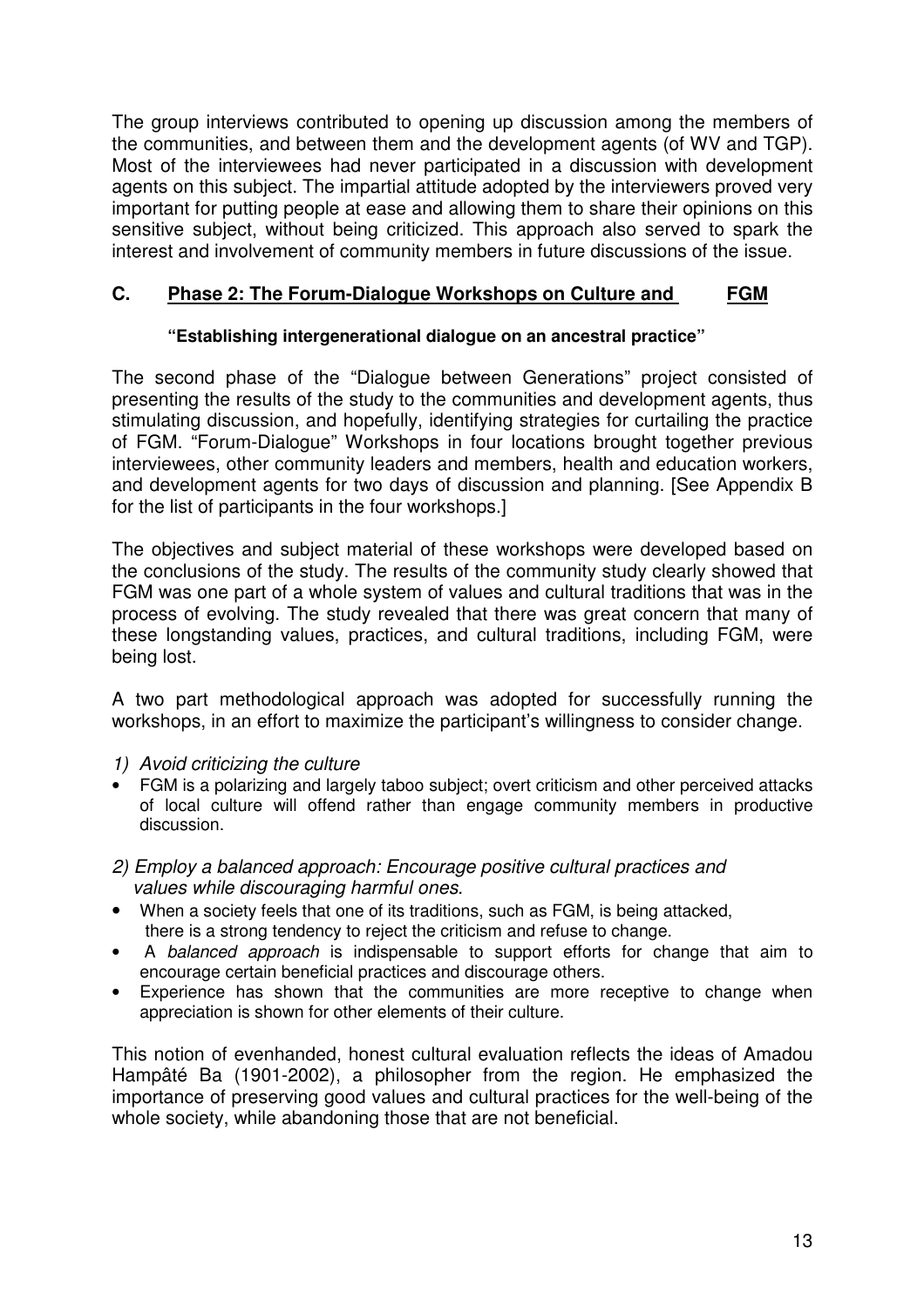"Be grounded in your culture. Preserve its positive traditional values and let its abusive customs disappear."

> **Amadou Hampâté Ba A Letter to the Youth, 1985**

### **Objectives of the Forum-Dialogue Workshops**

Three objectives were defined for the "Forum-Dialogue" Workshops:

- 1. To share the results of the community study on cultural changes and FGM.
- 2. To discuss the best ways to encourage reflection and dialogue on FGM in the communities.
- 3. To initiate dialogue on the uses of cultural traditions and community resources to ensure the proper development and well-being of girls and women.

These objectives clearly reflect the key principles and the methodology of "Dialogue between Generations": Intergenerational communication, community participation, the role of development agents as facilitators of dialogue, and the idea that solutions to FGM should come from the communities themselves.

### **Organization of the Forum-Dialogue Workshops**

Four Forum-Dialogue Workshops were organized, three with participants from rural areas and the fourth with people from the town of Velingara. Each workshop lasted two entire days. Each brought together about 25 participants, including village chiefs and community leaders, religious leaders, grandmother leaders, young women leaders, male leaders, teachers, health workers, and development agents from WV and other NGOs working in the district.

As a preliminary step to participation in the meetings, an individual interview was held with each participant to explain the issues and the objectives, the fact that the group of participants would be composed of men and women of different generations, and that all the participants should be ready to share their ideas on FGM. On the basis of this explanation, the individuals were able to decide whether or not to participate in the meeting.

### **Educational Approach used during the Workshops**

Typically, in their programs to eliminate FGM, NGOs and other organizations adopt a directive approach to "inform" people about the harmfulness of FGM, to "explain" the laws against FGM, and to "entreat" them to abandon the practice. These directive approaches do not have a significant impact on attitudes and practices, since people perceive these ideas and solutions as being imposed upon them.

In the Forum-Dialogue Workshops of this project, the goal was not to convince the participants to adopt any particular position, but rather to promote dialogue and reflection on the issues, where there had previously been none. The hope was that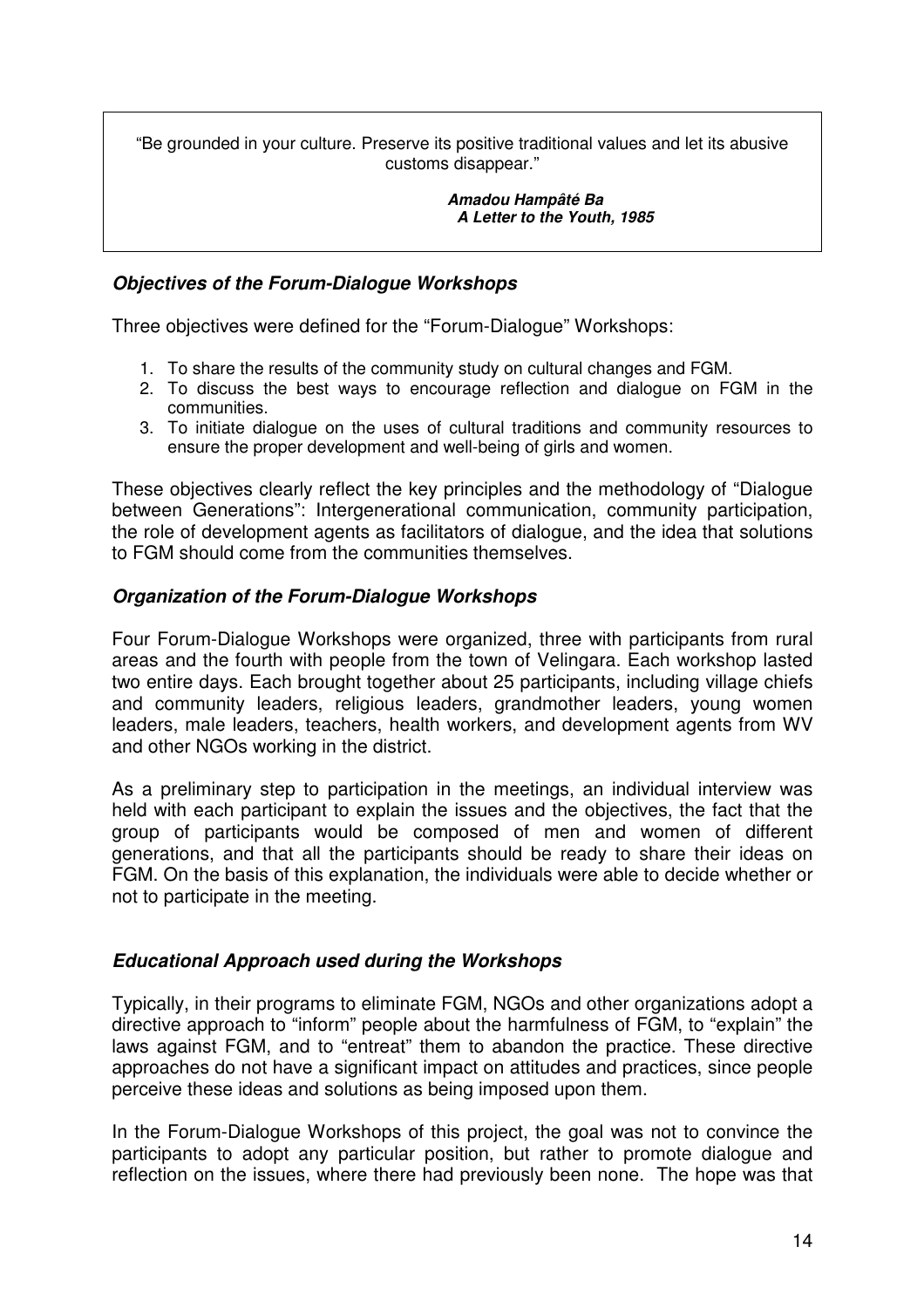the participants would continue the debate, and even take action, once they returned to their families and communities. To this end, a non-directive approach using participatory adult education methods was employed. Participants were encouraged to share their opinions, analyze their own experiences with the subjects under discussion, and suggest strategies for resolving the problems that they had identified. During these sessions, the role of the facilitators was to guide the process of dialogue and sharing, without imposing their own opinions.

One objective of the meetings was to encourage the participation of everyone. In the rural areas in particular, women and young people often are not used to expressing themselves easily in mixed groups, nor do they have the confidence to do so. Therefore, a special effort was made to encourage them to share their opinions. This was done by attaching importance to everyone's experiences, by encouraging everyone to respect the views of others, and by holding, beforehand, several exercises and discussions in small homogeneous groups (in terms of sex and age) to help people feel comfortable about expressing themselves.

For each of the topics discussed, several activities were used to facilitate the discussion and the sharing of ideas among the participants. These activities included:

- Presentation of summary points of the study followed by discussion
- Use of songs on the subjects to be analyzed
- Reading quotations related to the subjects
- Forming working groups to discuss in more depth some of the results of the study and to formulate recommendations for actions that could be taken by the communities
- Projection of a film on FGM followed by discussion in small groups on the different opinions presented in the film
- Short presentations by a community health worker and a religious leader, followed by questions and discussion.

### **1. First Day of the Forum-Dialogue Workshops**

### Topics of discussion

On the first day of the two day workshops, the following topics were discussed:

- Important values and cultural traditions in society.
- The role of elders in society and in development programs.
- The role of grandmothers in the well-being of children and women.
- Cultural mechanisms that contribute to the development and education of girls.
- Negative and positive changes in society that affect the development and education of girls.
- Strategies to strengthen the traditional values and cultural practices that are beneficial to girls.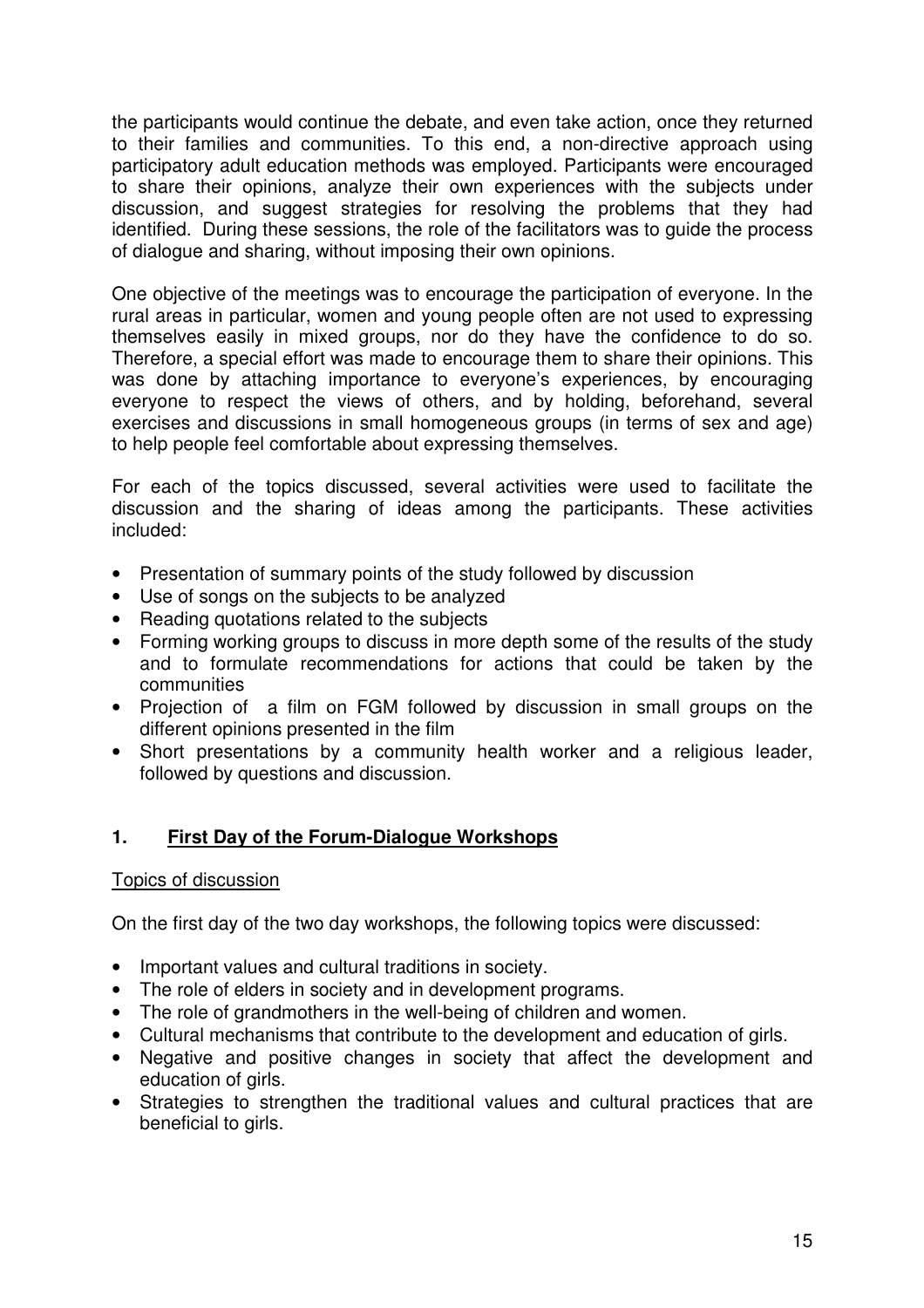### Recommendations for strengthening positive cultural values and practices

At the end of the first day, the participants formulated the following recommendations for strengthening positive values and preserving beneficial practices:

- Promote and strengthen the use of stories to teach children, at home, in the community, and at school.
- Reinstate group educational sessions of girls aged 12-14 years old, which had previously only been convened following FGM ceremonies.
- Clarify concepts of "children's rights" for parents and children.
- Organize sessions with parents to discuss educational and disciplinary methods for children that are not based on corporal punishment.
- Promote the role of grandmothers in the families, communities, schools, and in development programs.
- Strengthen communication between school, family, and community
- Improve the attitude of some teachers towards the families and the elders in the communities.
- Integrate cultural values and traditions in school programs.
- Conduct discussions in the communities to identify ways to decrease the negative influence of television on young people.
- Strengthen the organization of cultural ceremonies (baptisms, marriages, and funerals) and encourage the use of their traditional components. (e.g. music)

### **2. Second Day of the Forum-Dialogue Workshops**

### Topics of Discussion

On the second day, the workshops focused directly on FGM, and its impact on the lives of girls and women. The following topics were discussed:

- General pros and cons of FGM.
- Health risks of FGM.
- The Islamic position on FGM.
- Strategies for encouraging reflection and dialogue on FGM at all levels of the community.

### Recommendations for promoting community-wide discussion of FGM

Following the discussion, the participants addressed the issue of taking what they had learned and sharing it with their communities. They identified distinct groups within those communities, and developed specific recommendations for engaging each on the issue of FGM.

- Local authorities, Chiefs, and community leaders
	- o Organize meetings with them to talk about the dangers of FGM and the negative affects it has on women.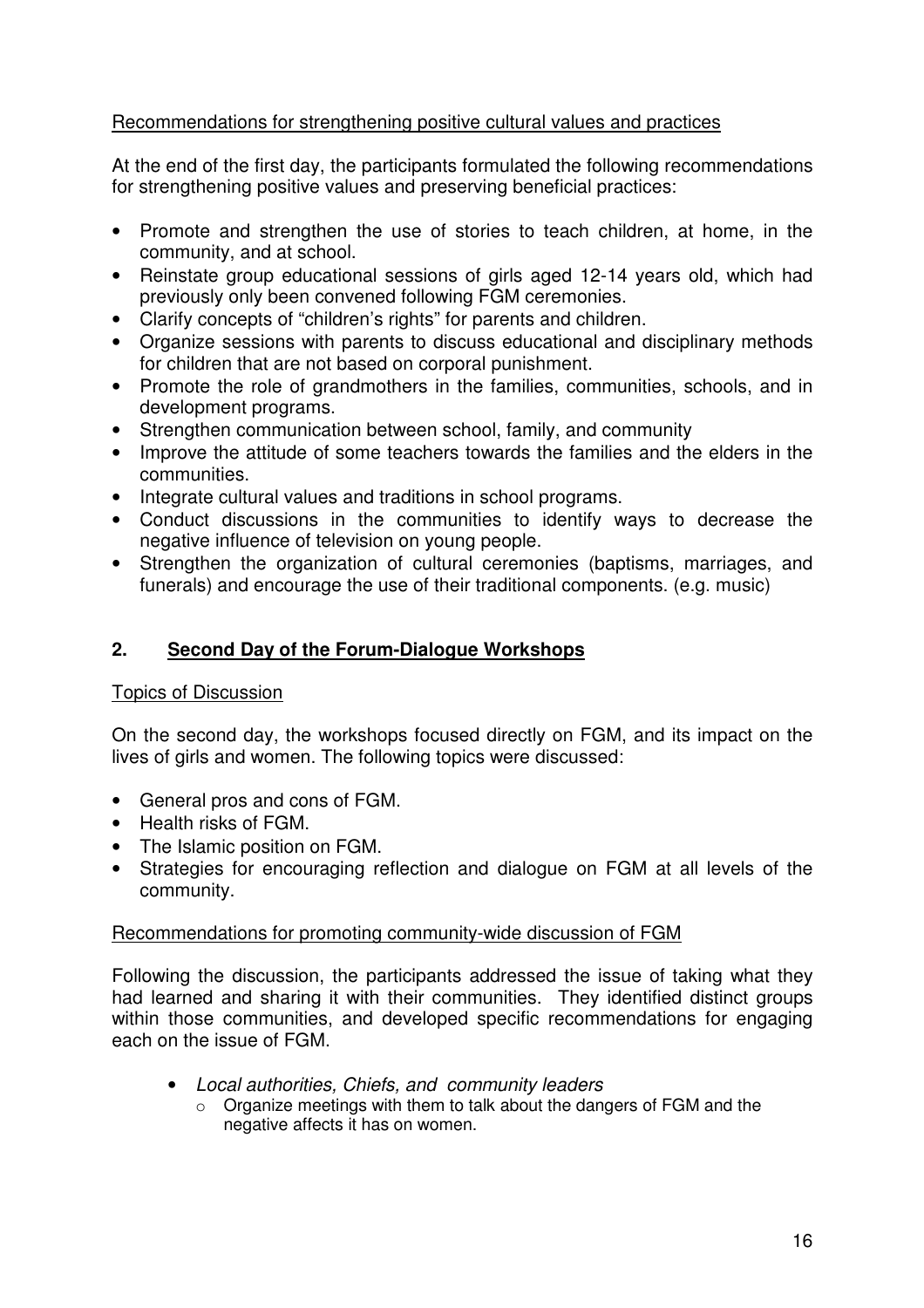- Grandmothers
	- o Organize meetings with grandmothers and health workers to discuss the negative consequences of FGM.
	- $\circ$  Encourage grandmothers to put pressure on the circumcisers to abandon the practice.
	- o Involve grandmothers in the organization of group educational sessions for girls, involving "alternative rites of passage".
- Circumcisers
	- $\circ$  Assist those who perform FGM in finding other means of generating income.
- Religious leaders
	- $\circ$  Organize sessions with religious leaders who are opposed to the practice to discuss the position of Islam on FGM
	- $\circ$  Encourage the imams to discourage genital cutting in their Friday sermons in the mosque
- Women of reproductive age
	- $\circ$  Conduct awareness building meetings with chiefs and community leaders so that they can encourage women, both young and old, to abandon FGM.
	- o Organize meetings with women of reproductive age and health workers to discuss the negative consequences of FGM.
- Adolescent girls
	- $\circ$  Organize talks with adolescent girls, with the support of health workers, to discuss FGM. Both girls in school and those who do not attend school should be targeted.
- Young men
	- o Organize talks with young men, in the schools, and at the cultural and sports associations, to discuss FGM, with the support of health workers.

#### Consensus on the key role of grandmothers in a strategy to eliminate FGM

At the end of each of the workshops there was a broad consensus that any strategy to promote the elimination of FGM must definitely involve groups of grandmothers. Participants supported this point of view for two reasons:

- 1) Grandmothers are historically expected to preserve the cultural norms and traditions, and therefore they must be a part of any process that aims to bring about sustained change.
- 2) Grandmothers are the ones closest to the circumcisers, and will thus have the greatest opportunity to influence them to change their practices.

Grandmothers themselves are of this opinion and are aware of the role they can play in encouraging the circumcisers to stop this practice. One grandmother leader declared: "During the meeting, I realized that if we (grandmothers) do not change our attitude, there will be no lasting change."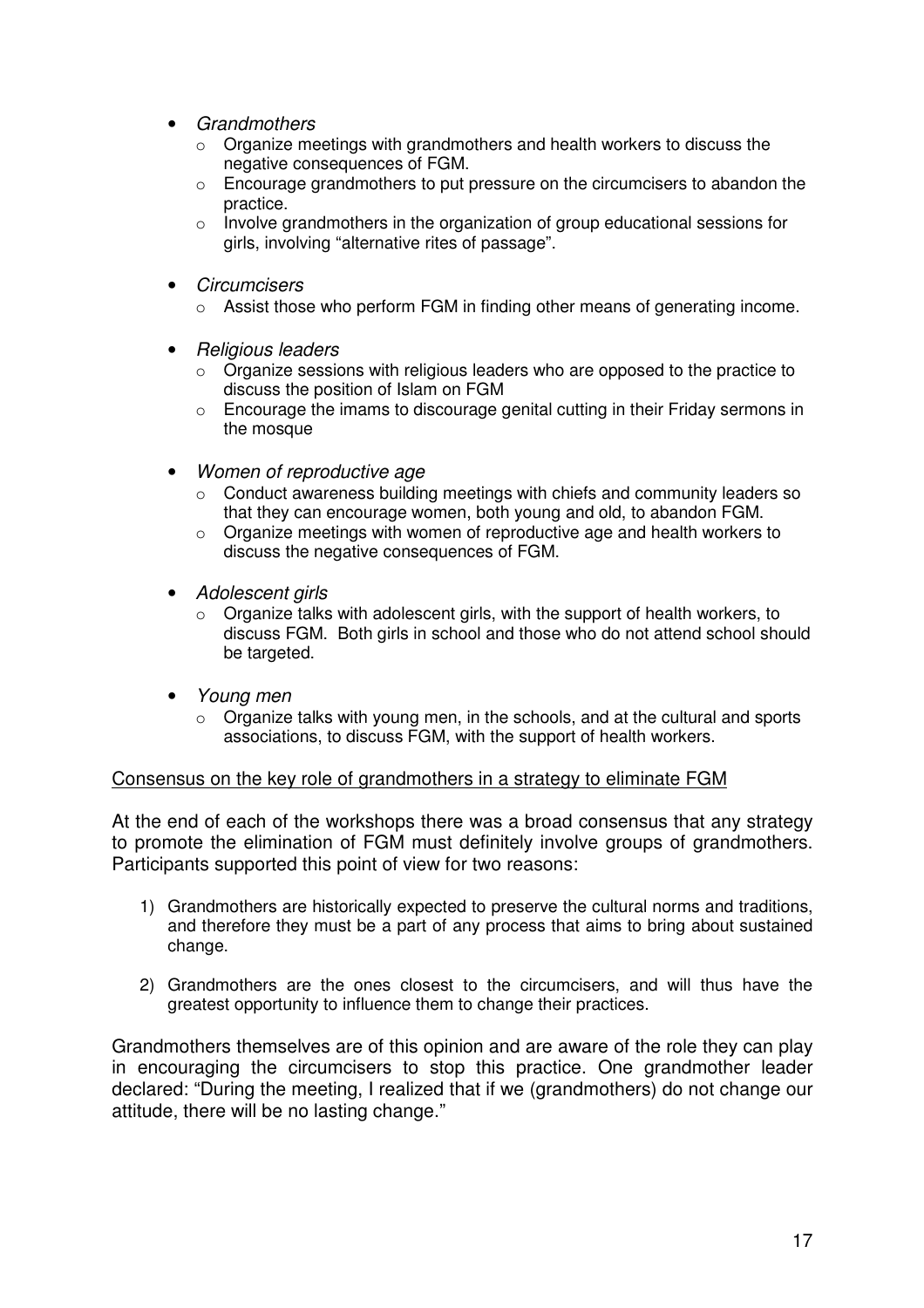### **3. Feedback from workshop participants**

Feedback was gathered on all aspects of the project, from the topics discussed to the methodology employed. The following are but a few of the opinions expressed by participants on the various aspects of the project.

#### **Feedback on how the issue of FGM was addressed**

All of the participants were satisfied with the non-directive approach used, which they felt was more appropriate than the directive techniques that are often used in discussions focused ending the practice of FGM.

"The approach is very good because the whole discussion takes place in the cultural context and with the idea of promoting what is good and discouraging what is negative. In the past, intellectuals would come only to criticize our traditions and propose strange ideas. You have begun by appreciating what exists in our tradition and not criticizing it directly."

#### **Bassirou Diao, Community Health Worker, Kandaye**

"During these two days, we exchanged ideas and learned from each other. Peace reigned during our discussions. We did not discuss the law (against FGM) and our traditions were not criticized. No one told us that circumcision has to stop. We received new information about FGM and we were able to discuss it among ourselves."

#### **Demmo Sabaly, Grandmother Leader, Saare Yero Gano**

#### **Feedback on the educational approach:**

The participants very much appreciated the educational approach used during the meetings and gave feedback on several aspects of it, as follows:

#### Use of the local language

Workshops and meetings organized by government services and other development programs/projects usually use the French language. For some people, this is an obstacle to understanding and especially to participation in the discussion. The Forum-Dialogue Workshops were conducted exclusively in Pular, which was greatly appreciated by all the participants.

"We are very happy that from beginning to end all the discussions were in Pular. One of our most important cultural values is our language." **Alpha Kande, Village Chief, Saare Faasi Pathi** 

#### Mixed groups of participants

Traditionally, there is no open and spontaneous communication between men and women or between the young and old in community meetings. Most of the participants felt at ease in spite of the fact that the workshops brought together both men and women of different ages.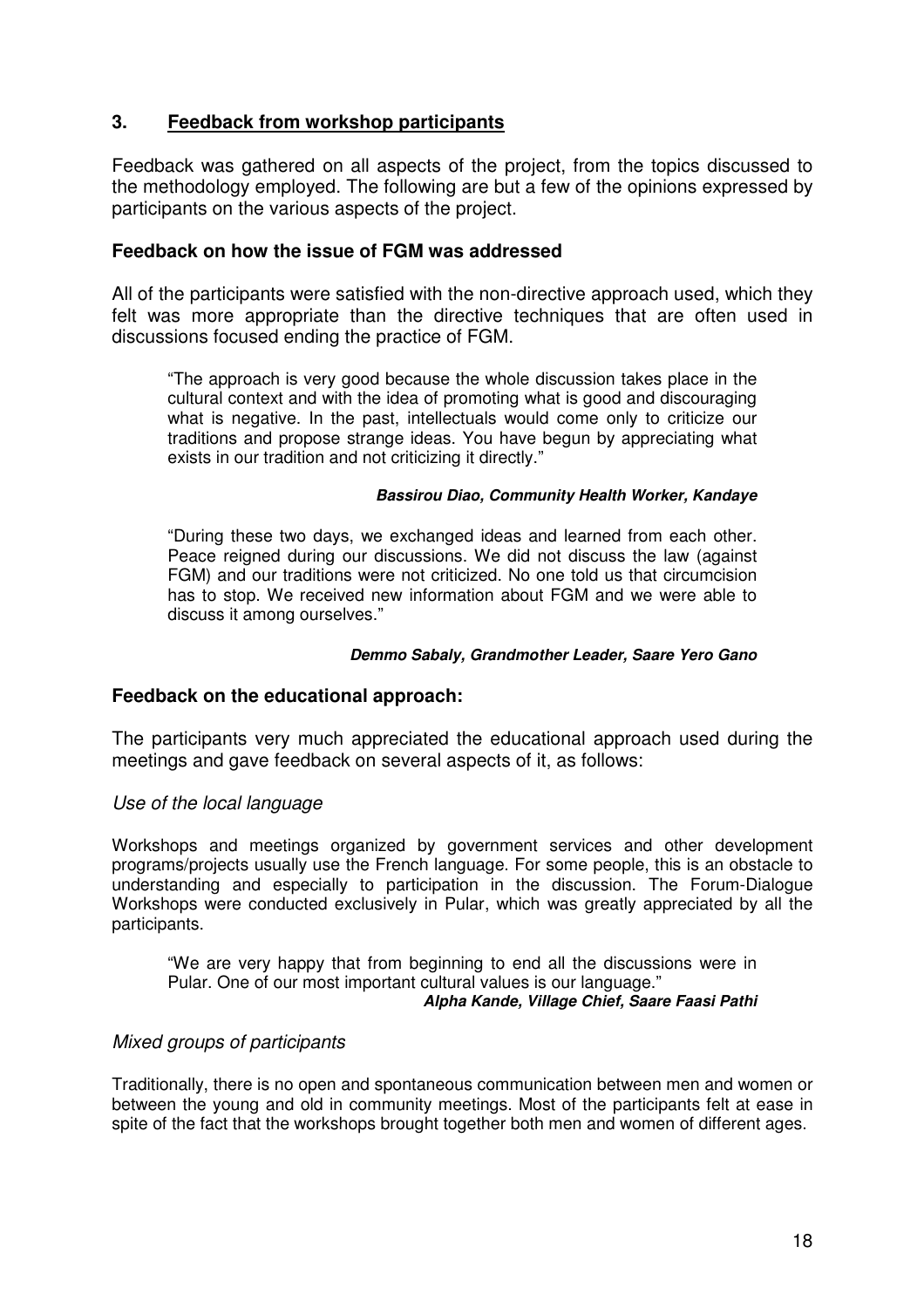"It is a very good idea to bring everyone together to speak about FGM so that the decision comes from the group as a whole."

#### **Bobo Dia, Teacher, Kounkane**

 "There is often a block in societies because the different segments of society do not speak openly. It is good to bring together men and women, of different ages, so that everyone can learn from each other."

#### **Mamadou Alpha Mballo, Elder, Former Senator of the Republic, Velingara**

"It is good to include the customary chiefs and the religious leaders because they have an important role in decision making."

#### **Thierno Balde, Man, Kandia**

"I came with my village chief. I think the information has fallen on open ears."

#### **Ladde Mballo, Grandmother, Saare Faasi Pathi**

Nevertheless, some participants were not comfortable with the mixed group, and defended the traditional idea that there should not be open discussion between the young and the old.

"It wasn't a good idea to invite the young and the old together."

#### **Boubacar Diallo, Elder, Velingara**

#### Respect everyone's opinion

A basic concept of the workshops was that all the participants had an opinion on the topics being discussed, based on their own experiences, and that these should be respected by everyone. Applying this principle in the workshops was highly appreciated.

"There was mutual respect between the participants and open communication among everyone."

#### **Ndey Balde, President of the Health Committee, Velingara**

"Even if we did not go to school, we understood everything, we shared our knowledge and everyone appreciated our ideas."

#### **Fatamata, Grandmother Leader, Saare Madia**

"In other workshops, we grandmothers were criticized for our traditional ideas. That's why, before coming, we were afraid to participate, but we are happy that we could contribute without being criticized."

#### **Oumou Diao, Grandmother Leader, Saare Madia**

#### Exchange rather than lecture

Many participants expressed satisfaction with the participatory approach which promoted "exchange" rather than just "listening."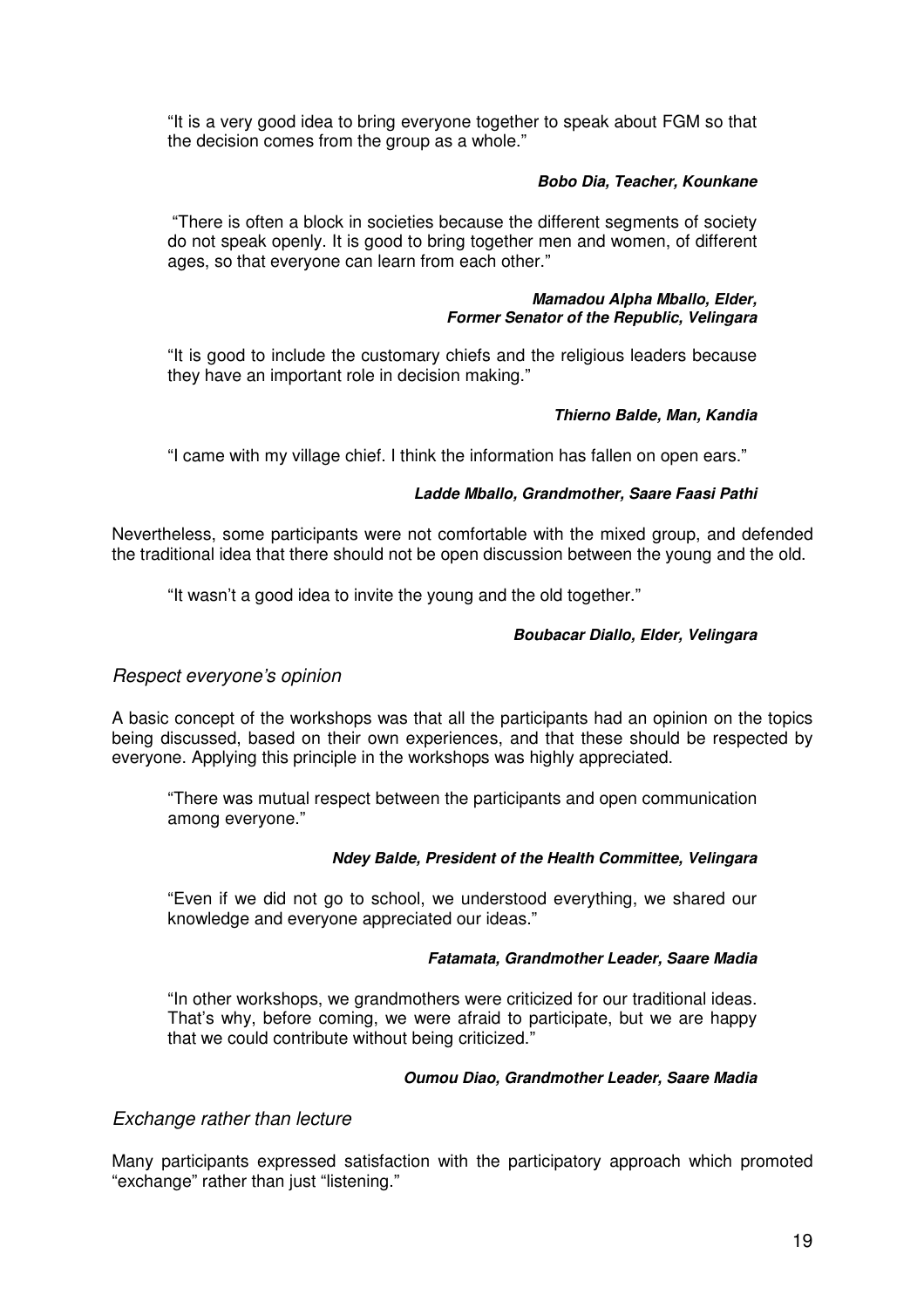"In the past, I attended many meetings on different subjects. The other times, it was always like having a teacher come and give us his knowledge. My role was just to listen. This time the facilitators encouraged me to give my opinion."

#### **Bassirou Diao, Community Health Worker, Kandaye**

#### Performance of the facilitators

The role of the facilitators was to guide the discussions on the different subjects, to show respect for all the opinions expressed, and not to impose their own ideas.

"Everyone felt very comfortable because, during the discussions, you couldn't tell the difference between the facilitators and the participants."

#### **Malang Sanye, District Education Supervisor, IDEN, Kayel Bassel**

"The facilitators were exemplary. They were very modest and they listened to everyone's ideas."

#### **El Hadji Doye Sabaly, PCR, Saare Coly Salle**

#### Small group discussions

Bringing together participants of the same sex and age put them at ease and encouraged them to share their opinions freely.

"The small group discussions greatly facilitated the sharing of ideas. Everyone felt comfortable expressing opinions among equals."

#### **Djenaba Maballa, President of the Women's Group, Mballocounda**

"The small groups were very helpful in promoting contact between the people. After two days, it was like we all belonged to the same family."

#### **Bintou, Traditional Midwife, Kourebambaje**

### **III. Conclusions from the "Dialogue between Generations"**

#### Two complementary activities essential for an effective outcome

The two part methodology of the "Dialogue between Generations" project, the initial community study and the Forum-Dialogue Workshops, worked well to involve the members of the community in identifying cultural issues of local concern (especially FGM), and in devising strategies to address those issues at the community level. The study without the workshops would have left the project incomplete, while the workshops would not have enjoyed the success they did without the groundwork laid by the study. Both components were important to the project and dependent on each other to maximize their effectiveness.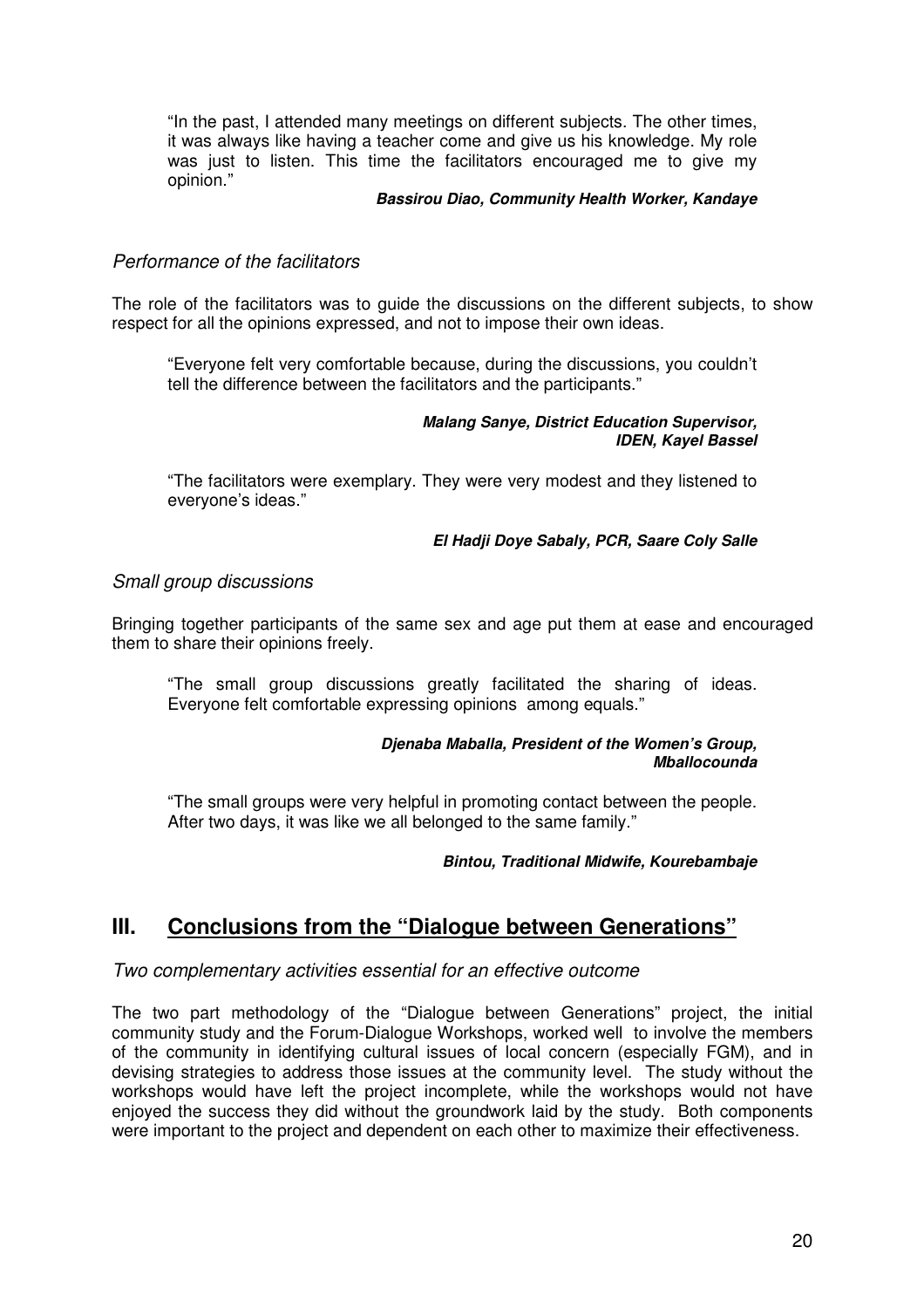#### Appreciation of the approach by the community members

The approach used for this project, which was based on respect for cultural values, community participation, and dialogue between generations, communities, and development agents, was greatly appreciated. All those who participated in the community study and the Forum-Dialogue Workshops emphasized the appropriateness of this approach for dealing with the issue of FGM. The cultural awareness and respect of the approach was lauded by those involved. Everyone also appreciated the fact that the participants were asked to propose strategies to promote the elimination of FGM in their own communities.

#### Expertise of the facilitators a key element for the success of the workshops

The success of these sessions depended a great deal on the abilities of the facilitators. Facilitation of such meetings demands a high degree of verbal and non-verbal cultural sensitivity, a great capacity to listen and respect the opinions of others, the ability to express oneself clearly, simply and respectfully, and the ability to synthesize various opinions. The consensus was that if the facilitators had not been as experienced and well prepared as they were, the project would not have been such a success.

#### Key role of grandmothers in the strategies to eliminate FGM

Most programs fighting against FGM emphasize the involvement of young women and men, following the recommendations of WHO and UNICEF. The results of this study, as confirmed by the conclusions drawn by the participants during the Forum-Dialogue Workshops, clearly showed the importance of involving the older generations in any attempt to change sociocultural norms.

In particular, the results of the two activities showed that grandmothers are key persons to involve in all strategies to eliminate FGM. In their roles as protectors of traditions and ceremonies, grandmothers contribute greatly to the perpetuation of FGM. At the family level, they play a predominant role in the decision to circumcise or not. At the community level, they have the most influence on the circumcisers, who are generally their peers. Their involvement in any strategy aiming to eliminate this practice is fundamental.

### Openness of grandmothers to "new ideas"

Many prejudices exist against grandmothers regarding their "resistance to new ideas." However, previous WV and TGP activities in Velingara involving grandmothers in activities promoting nutrition have shown that these older women are open to new ideas, especially if they are approached with respect and engaged in dialogue. In the "Dialogue between Generations" study and workshops, grandmothers were observed to be open to reconsidering their traditional ideas. At the end of the first community meeting, a grandmother affirmed:

"We have never practiced genital cutting maliciously, but to educate the girls, to develop in them a sense of solidarity, and to prepare them for married life. Now we understand that, as grandmothers, we have a responsibility for this. We would like to organize ourselves to make a plea to our sisters, our peers, so that this practice will stop."

> Koujiji Coulybaly, midwife & grandmother leader Kéréwané village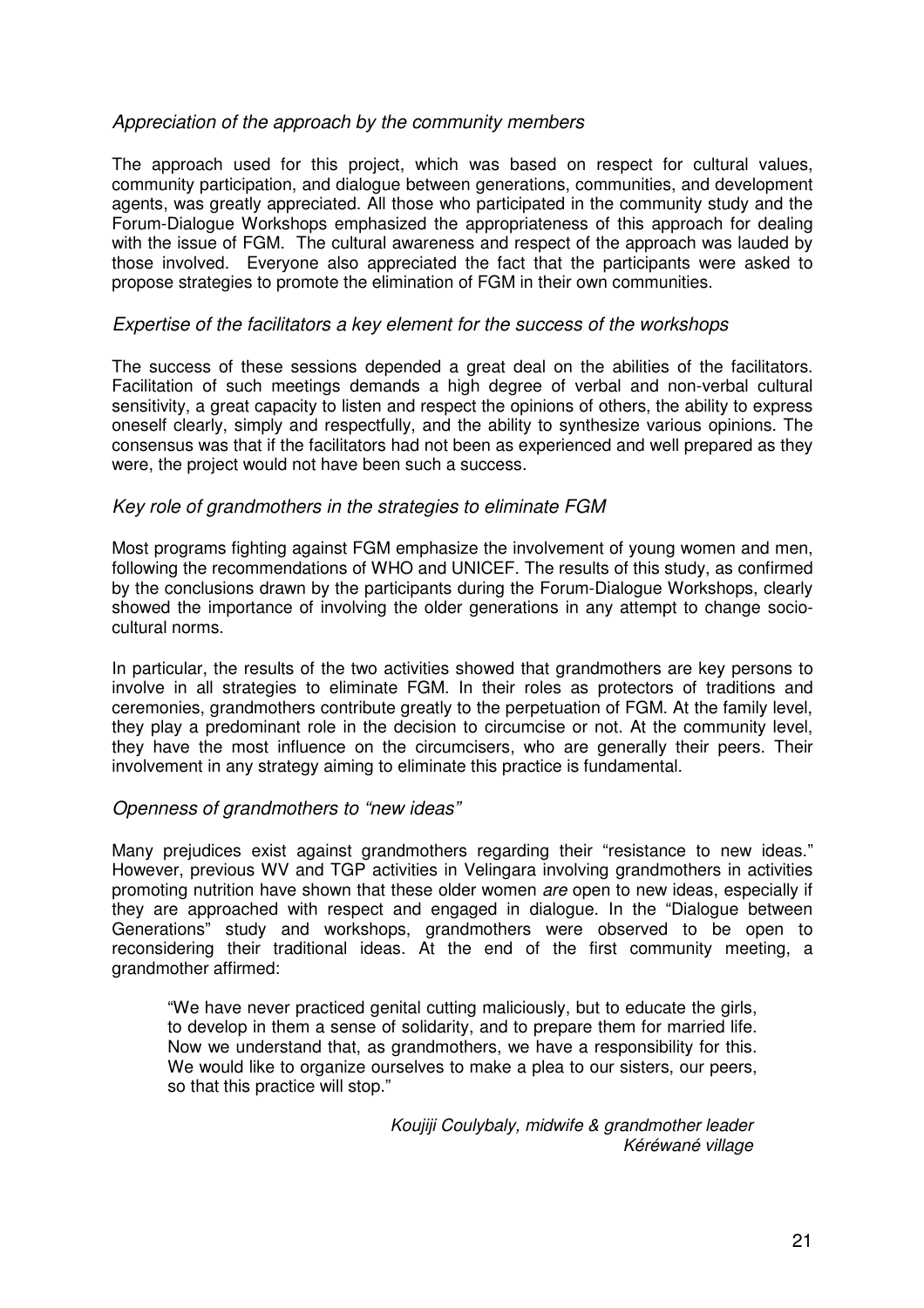### **Appendix A Topics Examined in the Study on FGM Velingara, Senegal**

The Grandmother Project & World Vision/Senegal

- 1) Important cultural values in Halpular society
- 2) Origins of the practice of FGM
- 3) Types of FGM practiced in the area
- 4) Organization of group ceremonies<br>5) Organization of individual rituals
- 5) Organization of individual rituals
- 6) The circumcisers<br>
7) Training of girls a
- 7) Training of girls after circumcision
- 8) Perceptions of the advantages of FGM
- 9) Perceptions of the drawbacks of FGM
- 10) Perceptions of health workers on the drawbacks of FGM
- 11) FGM and religion<br>12) Law against FGM
- Law against FGM: knowledge, attitudes, and impact
- 13) Perceptions of the impact of NGO awareness-building activities against the practice of FGM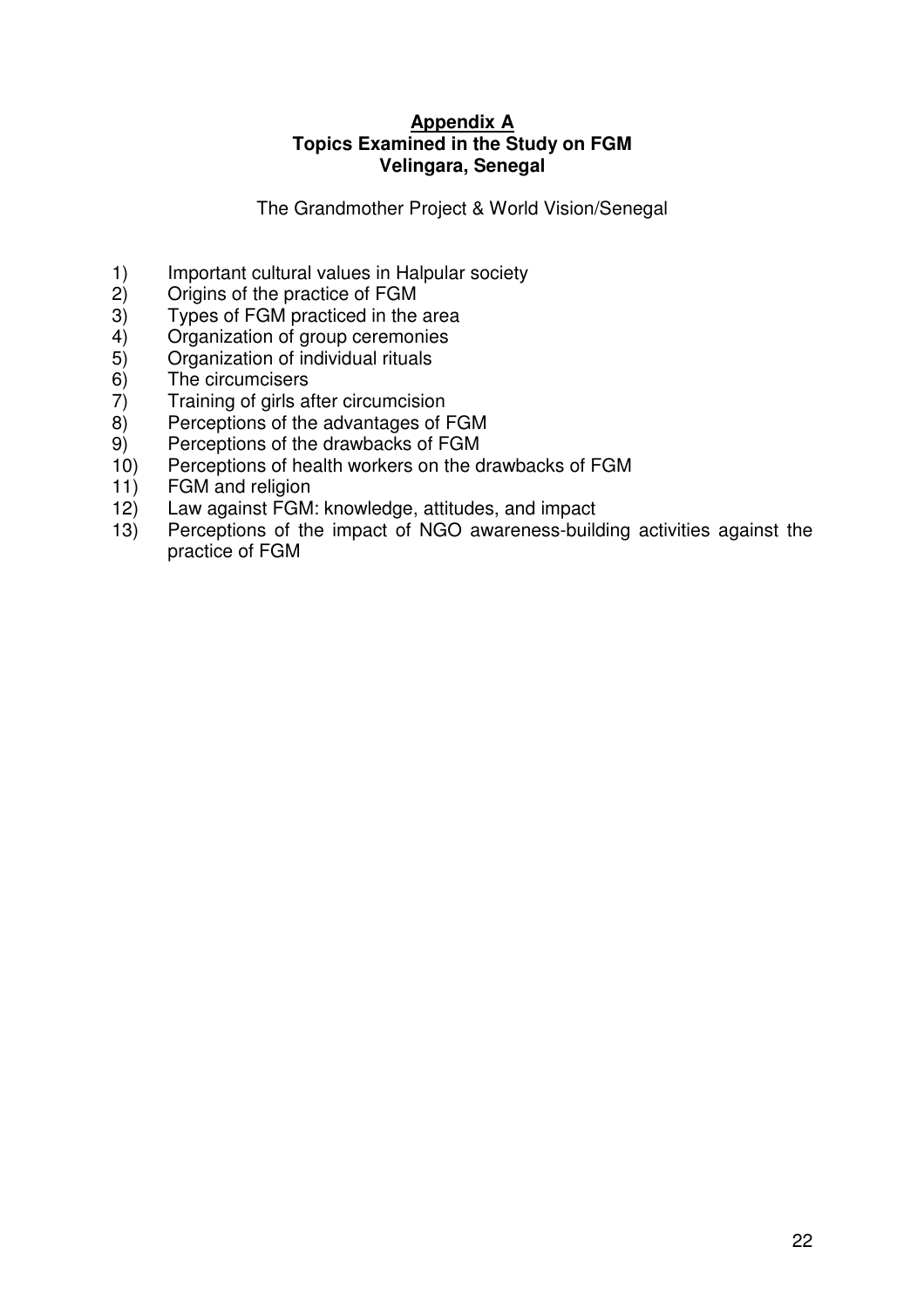### **Appendix B Forum-Dialogue Workshop Participants and their Home Villages**

| <b>Workshop Saare Faramba</b>                                                                                                                                                                                                                                                                                                                                                                                                                                                                                                                                                                                                                                                                                                             |                                                                                                                                                                                                                                                                                                                                                                                                                                                                                                                                                                                                                                                                                                                                                                                                                       |  |
|-------------------------------------------------------------------------------------------------------------------------------------------------------------------------------------------------------------------------------------------------------------------------------------------------------------------------------------------------------------------------------------------------------------------------------------------------------------------------------------------------------------------------------------------------------------------------------------------------------------------------------------------------------------------------------------------------------------------------------------------|-----------------------------------------------------------------------------------------------------------------------------------------------------------------------------------------------------------------------------------------------------------------------------------------------------------------------------------------------------------------------------------------------------------------------------------------------------------------------------------------------------------------------------------------------------------------------------------------------------------------------------------------------------------------------------------------------------------------------------------------------------------------------------------------------------------------------|--|
| Koujiji Coulybaly (trained midwife,<br>grandmother - Kerewane)<br>Keejow Soumbundou (elder, Kerewane)<br>Fatou Sane (young woman - Dingerai)<br>٠<br>Mama Saliou Diallo (village chief-<br>٠<br>Dingerai)<br>Aissatou Balde (trained midwife - Saare<br>٠<br>Faramba)<br>Amadou Balde (man - Saare Faramba)<br>Dado Balde (grandmother - Saare<br>٠<br>Faramba)<br>Ceerno Moussa Sabaly (teacher- Pulaar<br>$\bullet$<br>Kayel Bassel)<br>Toulaye Balde (young woman - Kayel<br>Bassel)<br>Binta Sabaly (woman - Kandia)<br>Thierno Balde (man - Kandia)<br>٠<br>Coumbayel Mballo (grandmother - Saare<br>Niary)<br>Djina Balde (woman, pres. Women's<br>Group - Saare Niary)<br>Suma Mballo (imam, CHW, health worker<br>٠<br>- Mutumba) | Aissatou Mballo (community health<br>workes - Mutumba)<br>Ibrahima Mballo (secretary FAIVD -<br>$\bullet$<br>Saare Ceerno Bassi)<br>Maounde Balde (woman - Saare Thibo)<br>Samba Balde (community health worker -<br>$\bullet$<br>Saare Thibo)<br>El Malick Dia (President of the Rural<br>$\bullet$<br>Community - Kandia)<br>Malang Sanye (District Education<br>٠<br>Supervisor - Kayel Bassel)<br>Abdoulaye Diao (supervisor- Kandia)<br>Djabou Sabaly (grandmother -Saare<br>$\bullet$<br>Faramba)<br>Waly Kande (man - Kandia)<br>Fatou Balde (grandmother - Saare<br>Faramba)<br>Aissatou Balde (grandmother - Saare<br>٠<br>Faramba)<br>Adama Balde (grandmother - Saare<br>٠<br>Faramba)<br>Eggue Kande (man- Kandia)<br>٠<br>Meta Balde (Saare Faramba)<br>$\bullet$<br>Mariama Sabaly (woman -Saare Niary) |  |

| <b>Workshop Sinthiang Coundara</b> |  |
|------------------------------------|--|

| Aminata Diao (grandmother -<br>$\bullet$         | Mariama Balde (pres.WG - Sinthiang<br>$\bullet$    |
|--------------------------------------------------|----------------------------------------------------|
| Coumbadioma)                                     | Coundara)                                          |
| Fatamata Balde (pres. WG -<br>$\bullet$          | Abdou Mbeugue (nurse -Sinthiang<br>$\bullet$       |
| Coumbadioma)                                     | Coundara)                                          |
| Telli Coulibaly (CHW - Coumbadioma)<br>$\bullet$ | Thierno Diallo (CHW -Sinthiang<br>$\bullet$        |
| Djenaba Mballo (pres. WG-<br>$\bullet$           | Coundara)                                          |
| Mballocounda)                                    | Boubacar Ba (CHW - Gambi Saare)<br>$\bullet$       |
| Mahamodou Mballo (CHW - Mballo<br>$\bullet$      | Samba Mballo (school director - Gambi<br>$\bullet$ |
| counda)                                          | Saare)                                             |
| Abdoulaye Mballo (village chief -<br>$\bullet$   | Pathe Diao (health workers -<br>$\bullet$          |
| Mballocounda)                                    | Diyabougou Coli)                                   |
| Baba Galle Coulybaly (CHW -<br>٠                 | Saran Cisse (woman -Diyabougou                     |
| Kandiama)                                        | Coli)                                              |
| Neene Galle Djiwoung Camara<br>$\bullet$         | Kadjatou Ba (woman - Timindalla)<br>$\bullet$      |
| (grandmother - Kandiama)                         | Boubacar Boiro (health worker -<br>$\bullet$       |
| Djenaba Sane (grandmother -<br>$\bullet$         | Timindalla)                                        |
| Kandiama)                                        | Coumba Kante (trained midwife-<br>$\bullet$        |
| Fatou Traore (grandmother -<br>$\bullet$         | Manda)                                             |
| Kourebambaje)                                    | Sumaye Balde (health worker -<br>$\bullet$         |
| Bintou Traore (trained midwife-<br>$\bullet$     | Sinthiang Cherif)                                  |
| Kourebambaje)                                    | Diarga Boiro (village chief - Keniba<br>٠          |
| Ba Toure (village chief -<br>٠                   | Sadio)                                             |
| Kourebambaje)                                    | Hawa Sylla (grandmother -Sinthiang<br>$\bullet$    |
| Ammet Cisse (Pres. ADECORS<br>٠                  | Coundara)                                          |
| Sinthiang Coundara)                              | Kadja Sylla Barry (grandmother -                   |
|                                                  | Sinthiang Coundara)                                |